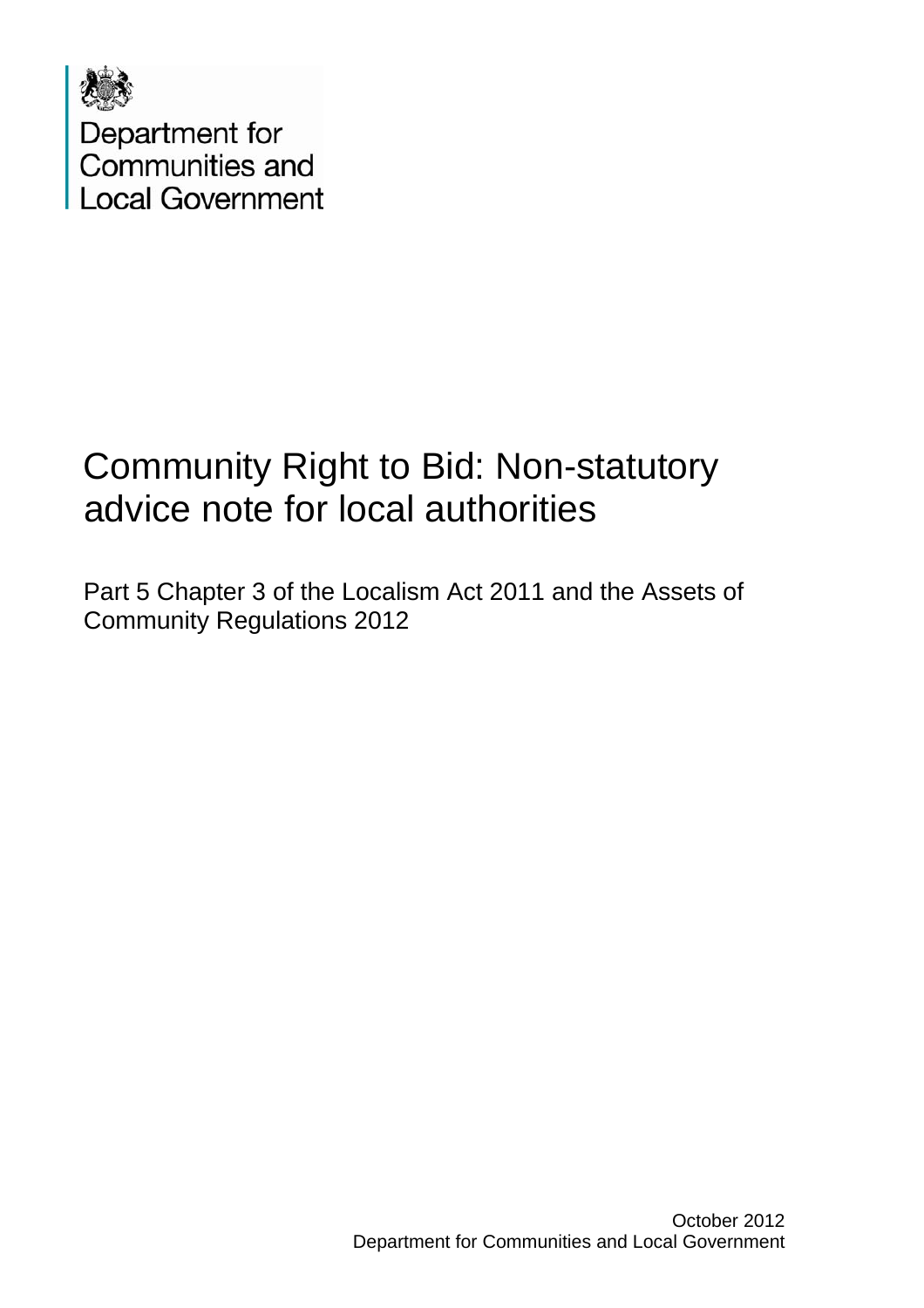*© Crown copyright, 2012* 

*Copyright in the typographical arrangement rests with the Crown.*

You may re-use this information (not including logos) free of charge in any format or medium, under the terms of the Open Government Licence. To view this licence, visit <http://www.nationalarchives.gov.uk/doc/open-government-licence/> or write to the Information Policy Team, The National Archives, Kew, London TW9 4DU, or e-mail: [psi@nationalarchives.gsi.gov.uk](mailto:psi@nationalarchives.gsi.gov.uk).

This document/publication is also available on our website at www.communities.gov.uk

Any enquiries regarding this document/publication should be sent to us at:

Department for Communities and Local Government Eland House Bressenden Place London SW1E 5DU Telephone: 030 3444 0000

October 2012

ISBN: 978-1-4098-3662-9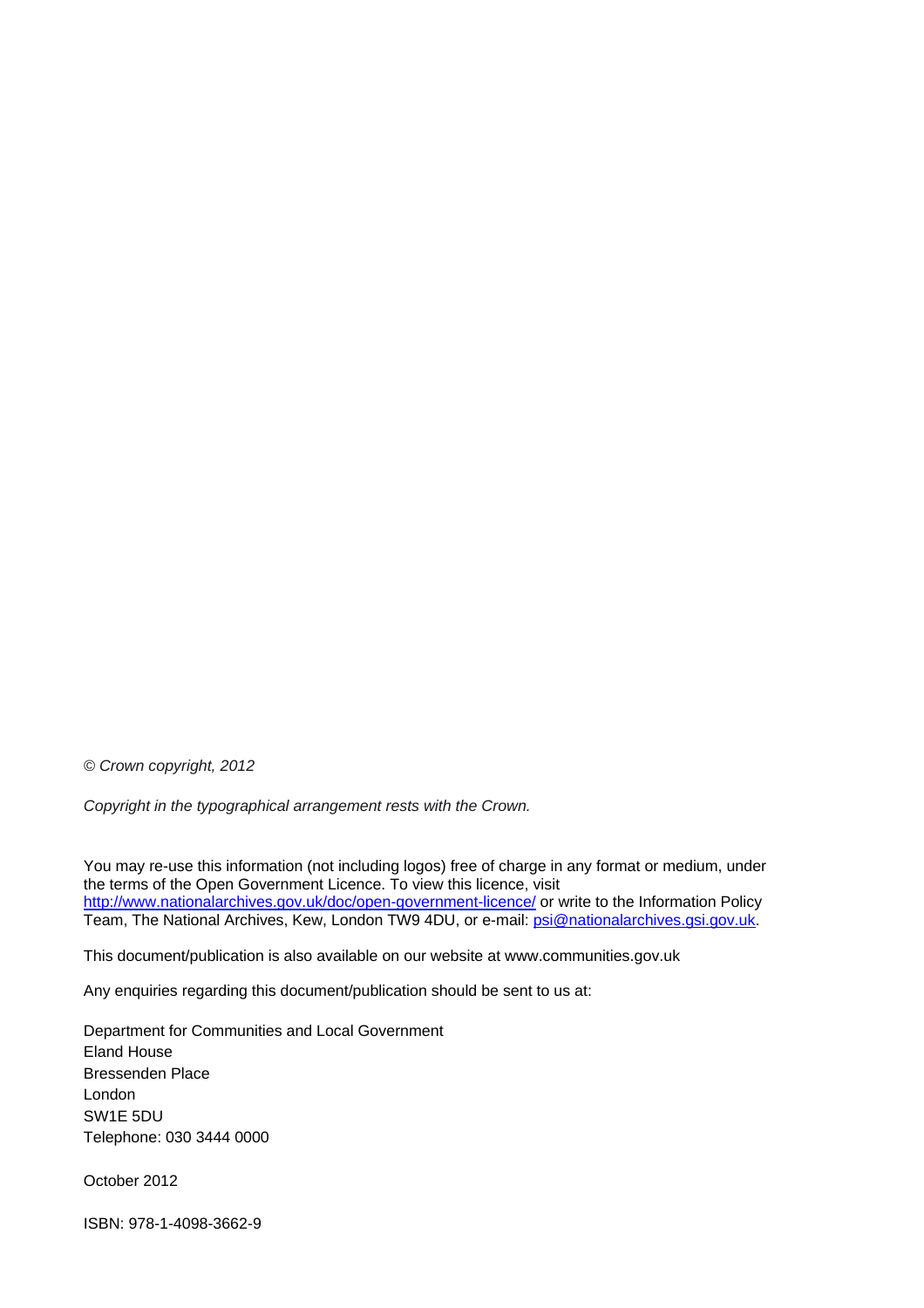### Ministerial foreword



From local pubs and shops to village halls and community centres, the past decade has seen many communities lose local amenities and buildings that are of great importance to them. As a result they find themselves bereft of the assets that can help to contribute to the development of vibrant and active communities. However on a more positive note, the past decade has also seen a significant rise in communities becoming more active and joining together to save and take over assets which are significant for them.

Part 5 Chapter 3 of the Localism Act, and the Assets of Community Value (England) Regulations, which together deliver the Community Right to Bid, aim to encourage more of this type of community-focused, locally-led action by providing an important tool to help communities looking to take over and run local assets. The scheme will give communities the opportunity to identify assets of community value and have them listed and, when they are put up for sale, more time to raise finance and prepare to bid for them.

This scheme requires an excellent understanding of the needs of the local community. As such local authorities will have a pivotal role in implementing the Community Right to Bid, working with local communities to decide on asset listing, ensuring asset owners understand the consequences of listing, enforcing the Moratorium period and in taking decisions as part of any appeals process

This advice note, which has non-statutory status, is aimed at helping local authorities to implement the scheme so that they can work with their communities to protect the buildings and amenities which are of great local significance to the places where people live and work.

 **The Rt Hon Don Foster MP**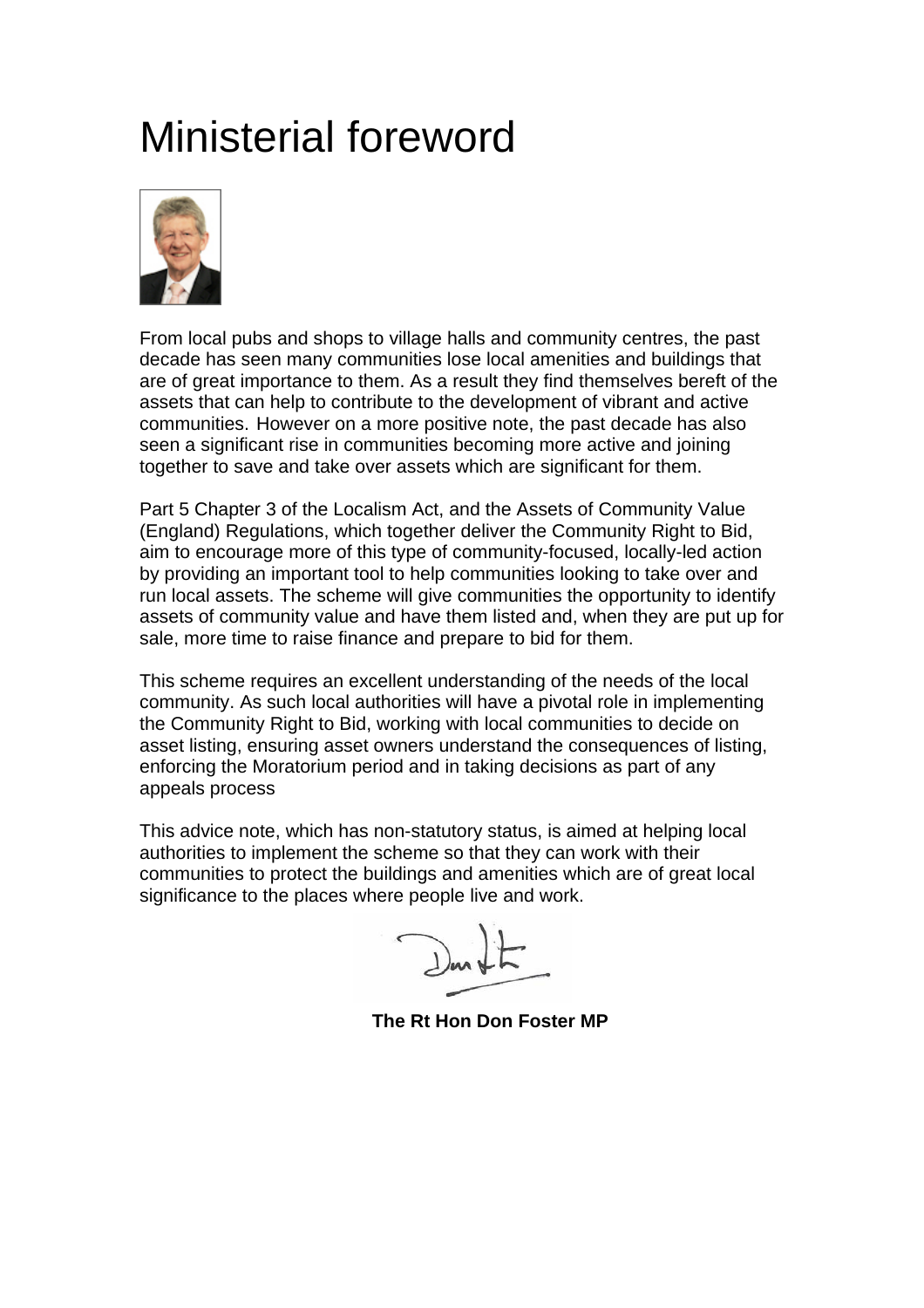## **Contents**

| Section 1  | Introduction and scope of the advice        | 1               |
|------------|---------------------------------------------|-----------------|
| Section 2  | Outline of how the scheme works             | $\overline{2}$  |
| Section 3  | List of assets of community value           | $\overline{7}$  |
| Section 4  | Who may nominate                            | 10              |
| Section 5  | Contents of nominations                     | 12 <sub>2</sub> |
| Section 6  | Procedures when considering listing         | 13              |
| Section 7  | Procedure to be followed for listing review | 14              |
| Section 8  | Appeal against a listing review             | 15              |
| Section 9  | Moratorium                                  | 16              |
| Section 10 | Compensation                                | 18              |
| Section 11 | Internal review of compensation             | 20              |
| Section12  | Enforcement                                 | 21              |
| Annex A    | <b>Exemptions</b>                           | 22              |
| Annex B    | Glossary                                    | 26              |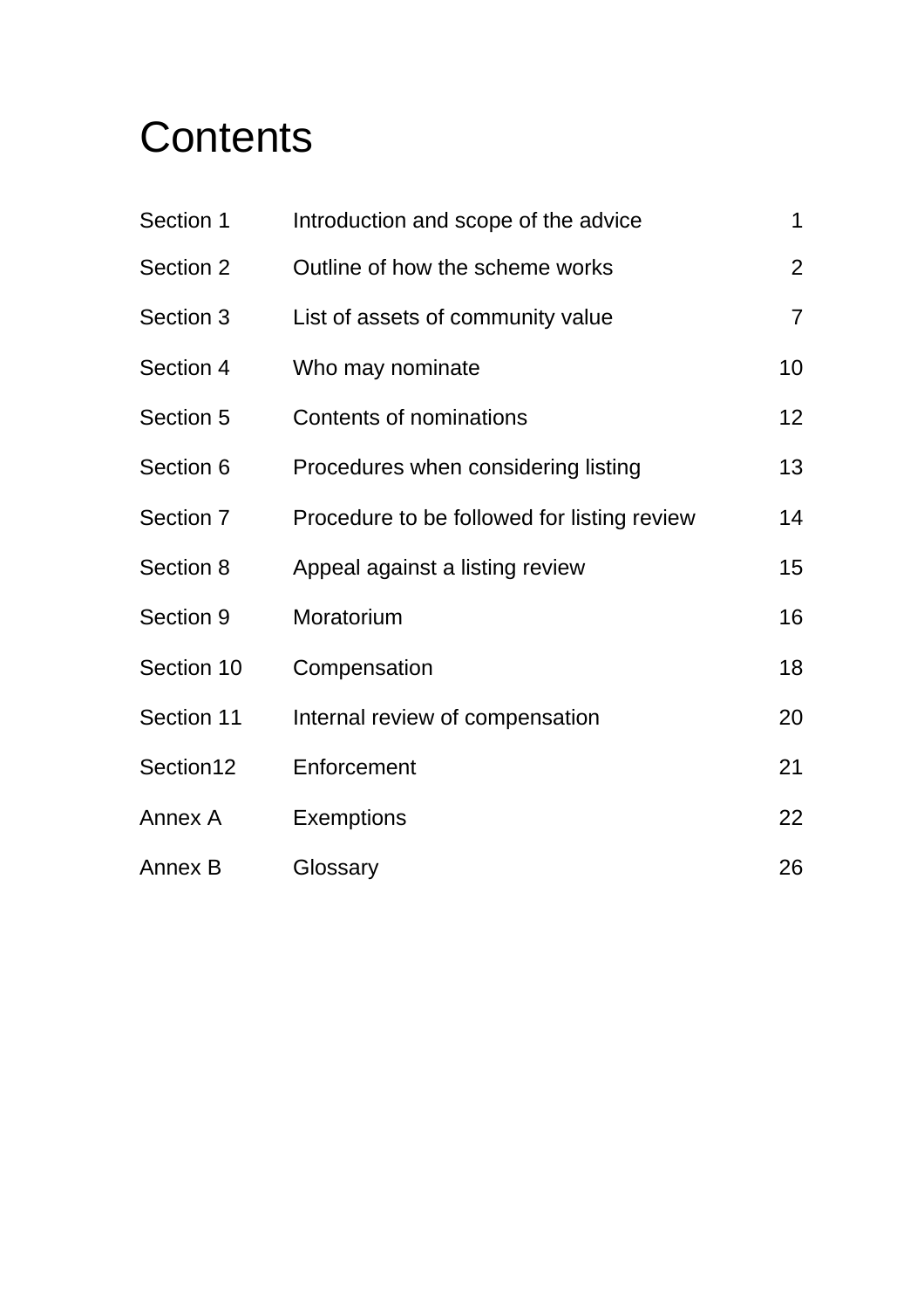### **Introduction and scope of advice**

- [1](#page-4-0).1 The Localism Act ("the Act") was enacted on 15 November 2011<sup>1</sup>, and the Assets of Community Value provisions in Part 5 Chapter 3 were commenced for England at the same time as the Regulations made under those provisions came into force, both on 21 September 2012.
- 1.2 The status of this advice note is non-statutory and applies only to England.
- 1.3 A glossary of terms is at Annex A at the end of this guidance.

<span id="page-4-0"></span> $\overline{a}$ <sup>1</sup> http://www.legislation.gov.uk/ukpga/2011/20/part/5/chapter/3/enacted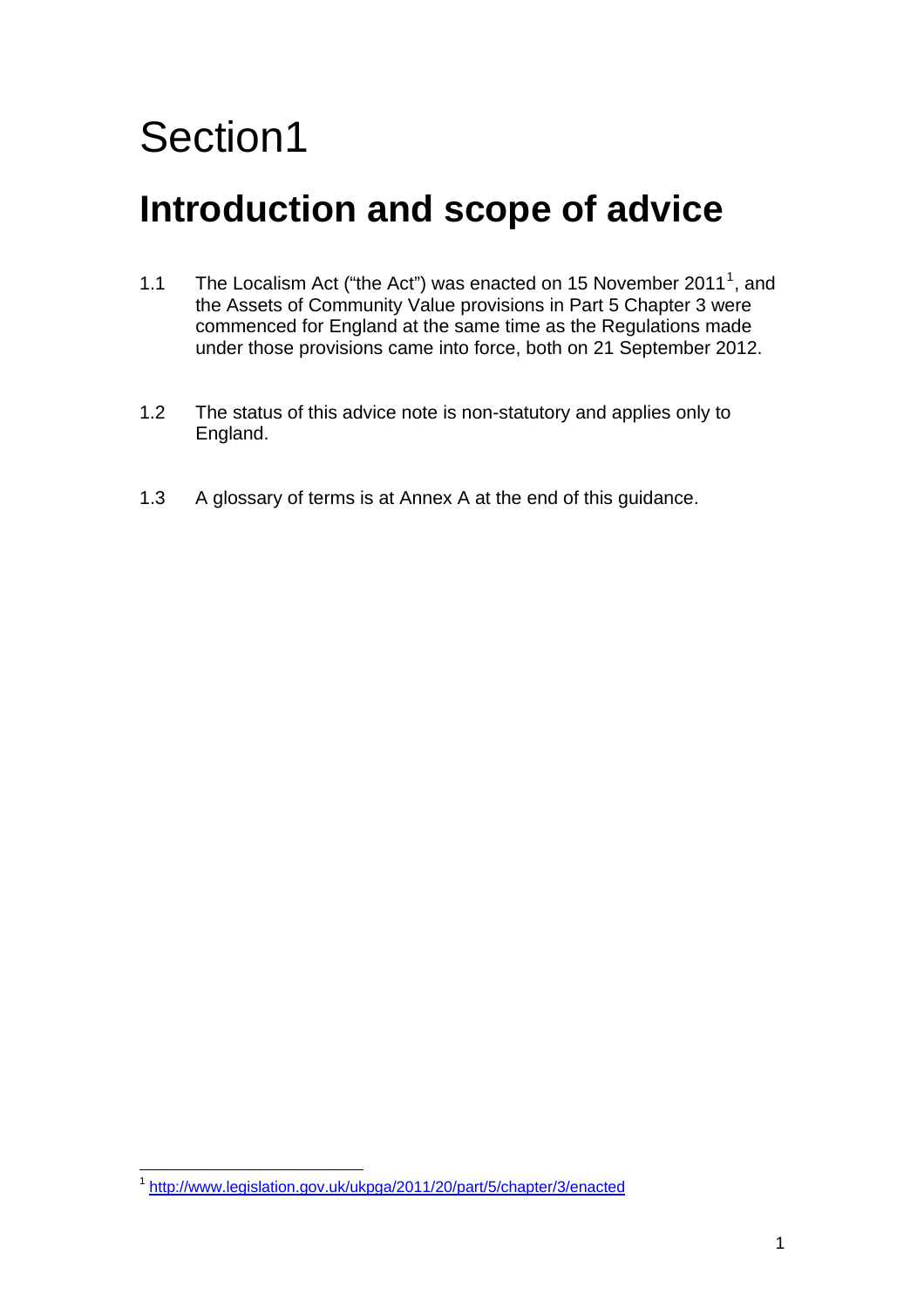### **Outline of how the scheme works**

- 2.1 The provisions give local groups a right to nominate a building or other land for listing by the local authority as an asset of community value. It can be listed if a principal ("non-ancillary") use of the asset furthers (or has recently furthered) their community's social well-being or social interests (which include cultural, sporting or recreational interests) and is likely to do so in the future. When a listed asset is to be sold, local community groups will in many cases have a fairer chance to make a bid to buy it on the open market.
- 2.2 The Assets of Community Value legislation places requirements on the following local authorities in England:
	- (a) a district council,
	- (b) a county council for an area for which there are no district councils,
	- (c) a London borough council,
	- (d) the Common Council of the City of London, or
	- (e) the Council of the Isles of Scilly.
- 2.3 The scheme has two main parts: nominating and listing assets and the moratorium.

#### Nominating an asset

- 2.4 It is open to parishes and community organisations, including neighbourhood forums (as constituted under section 61F of the Town and Country Planning Act 1990, added to that Act by the Localism Act) to nominate local assets to their local authority, to be included on the list of assets of community value. Nominated assets may be owned by anybody, including the local authority and the Crown.
- 2.5 A neighbouring parish council can nominate an asset. Where the land is in a parish area, this means a parish which shares a border with it; or if an asset is in an unparished local authority area, so that there is no immediately adjoining parish council within the same local author area, a parish council that borders the local authority could nominate an asset.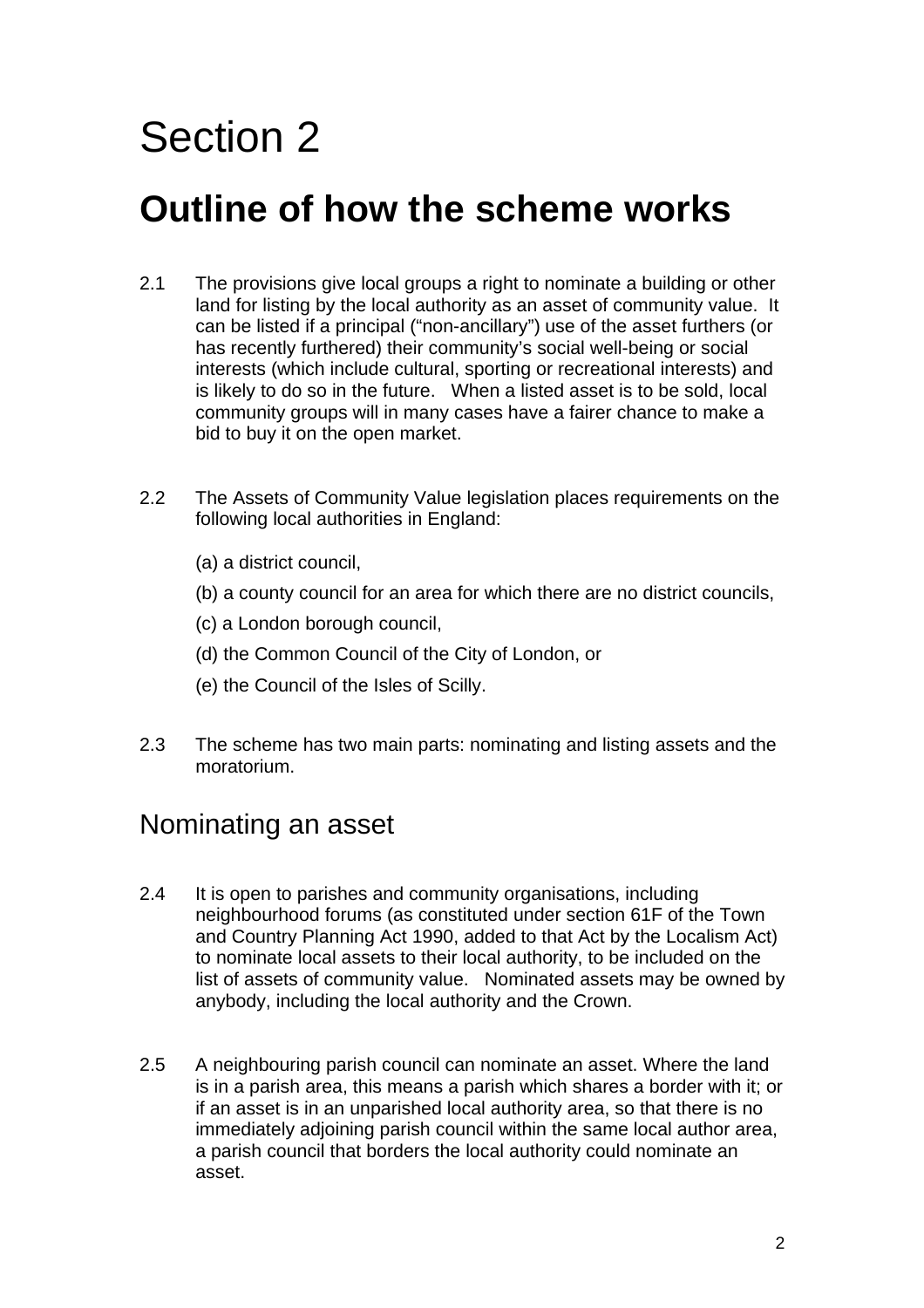- 2.6 The local authority will then have 8 weeks to make a judgement about whether the asset meets the definition set out in section 88 of the Act or whether it falls into one of the excluded categories, including residential property, set out in Schedule 1 to the Regulations.
- 2.7 If the nominated asset is properly nominated, is in the local authority's area, meets the definition, and is not excluded, the local authority must list it and inform all specified parties (including the parish council). They must also place the asset on the local land charges register and, if the land is registered, apply for a restriction on the Land Register in Form QQ (for details see below under Enforcement).
- 2.8 If the owner objects to their property being placed on the List, they will have a right to an internal review by the council of the decision to list. The details of this process are set out below. If the owner remains in disagreement with the listing after the internal review they have a right of appeal to an independent Tribunal**.**
- 2.9 If the local authority do not agree that the asset nominated meets the section 88 definition, or it is in one of the excluded categories, they must place it on a list of assets nominated but not listed. If an owner is successful in their appeal against listing at internal review or Tribunal stage then the asset must also be moved to the list of unsuccessful nominations. It is for the local authority to decide how long they hold unsuccessful nominations on this list. The intention of this is to ensure transparency and to avoid multiple nomination of an asset that does not meet the definition.

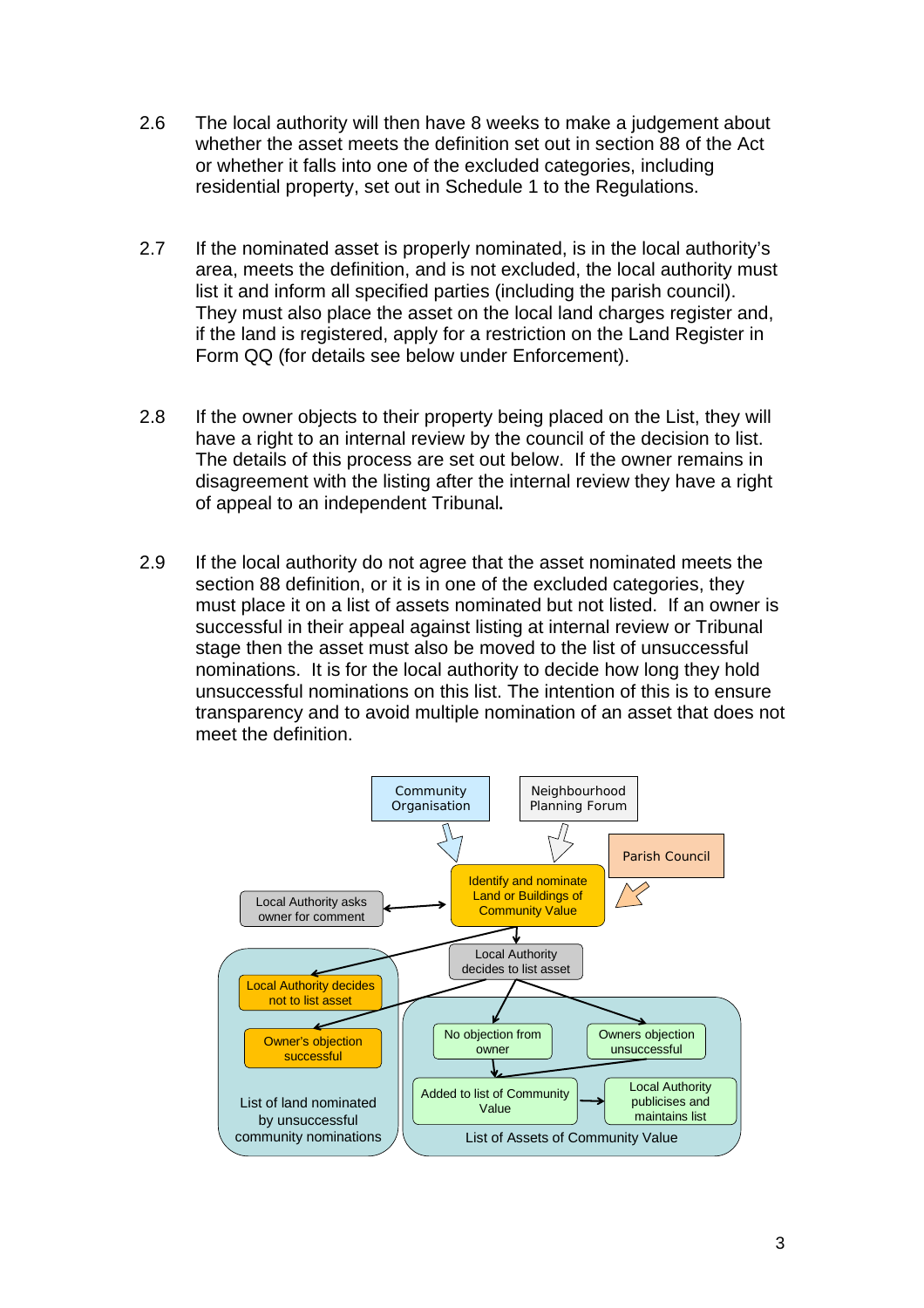#### Moratorium

- 2.10 Once an asset has been listed nothing further will happen unless and until the owner decides to dispose of it, either through a freehold sale, or the grant or assignment of a qualifying lease (i.e. originally granted for at least twenty-five years).
- 2.11 Unless an exemption applies, the owner will only be able to dispose of the asset after a specified window has expired.
- 2.12 The first part of this window is a 6 week interim period, which will apply in all cases, from the point the owner notifies the local authority. This will allow community interest groups to make a written request to be treated as a potential bidder. If none do so in this period, the owner is free to sell their asset at the end of the 6 weeks.
- 2.13 If a community interest group as defined in regulation 12 of the Regulations (referring to the bodies in paragraph (1) (d) to (g) of regulation 5) does make a request during this interim period, then the full 6 month moratorium (again from the point the owner notifies the local authority) will operate. During this period the owner may continue to market and negotiate sales, but may not exchange contracts (or enter into a binding contract to do so later). There is one exception. The owner may sell to a community interest group during the moratorium period.
- 2.14 After the moratorium period either the 6 weeks if there has been no community interest, or the full 6 months – the owner is free to sell to **whomever they choose and at whatever price**, and no further moratorium will apply for the remainder of a protected period lasting 18 months (running from the same start date of when the owner notified the local authority of wishing to sell). The process and lengths of the moratorium periods are contained in section 95 of the Act<sup>[2](#page-7-0)</sup>.

<span id="page-7-0"></span> $\overline{a}$ <sup>2</sup> <http://www.legislation.gov.uk/ukpga/2011/20/section/95/enacted>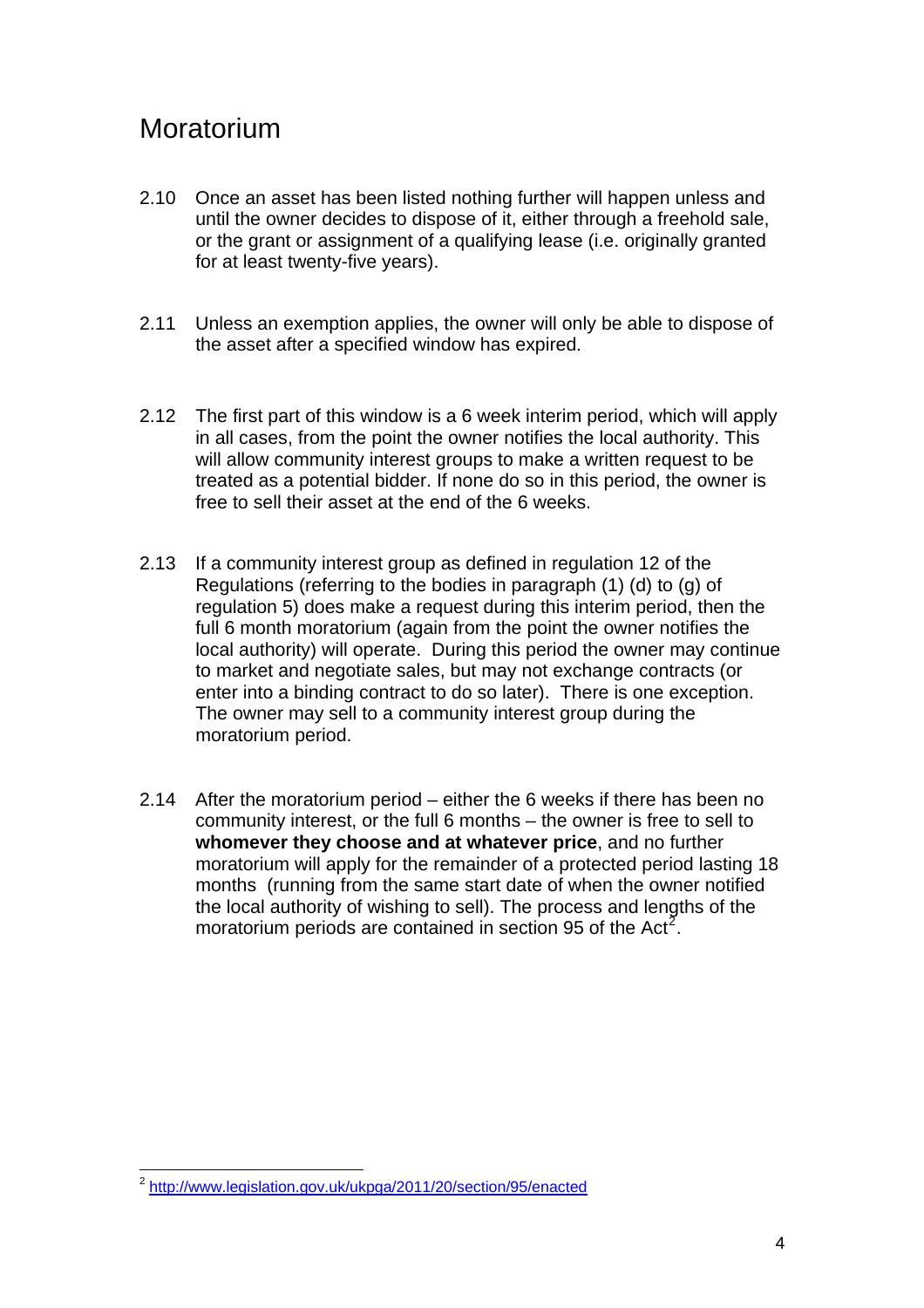

2.15 Not all proposed sales have to be notified to the local authority however. A range of disposals will be exempted from the provisions. A number are set out in section 95(5) of the Act, and others are in the Regulations. The full list of exemptions is given in Annex A.

#### **Compensation**

2.16 The scheme recognises that these provisions may have some financial impact on owners and provides a compensation scheme for private property owners. This will not be available to public bodies. The local authority will be responsible for administering the compensation scheme, including assessing and determining compensation awards. Owners and former owners will have rights of review and appeal regarding the authority's compensation decisions (see Section 10).

#### **Enforcement**

- 2.17 The scheme provides for various mechanisms to encourage compliance by requiring local authorities to:
	- Inform owners and other interested parties that an asset has been listed
	- enter on the local land charges register the fact that an asset has been listed; and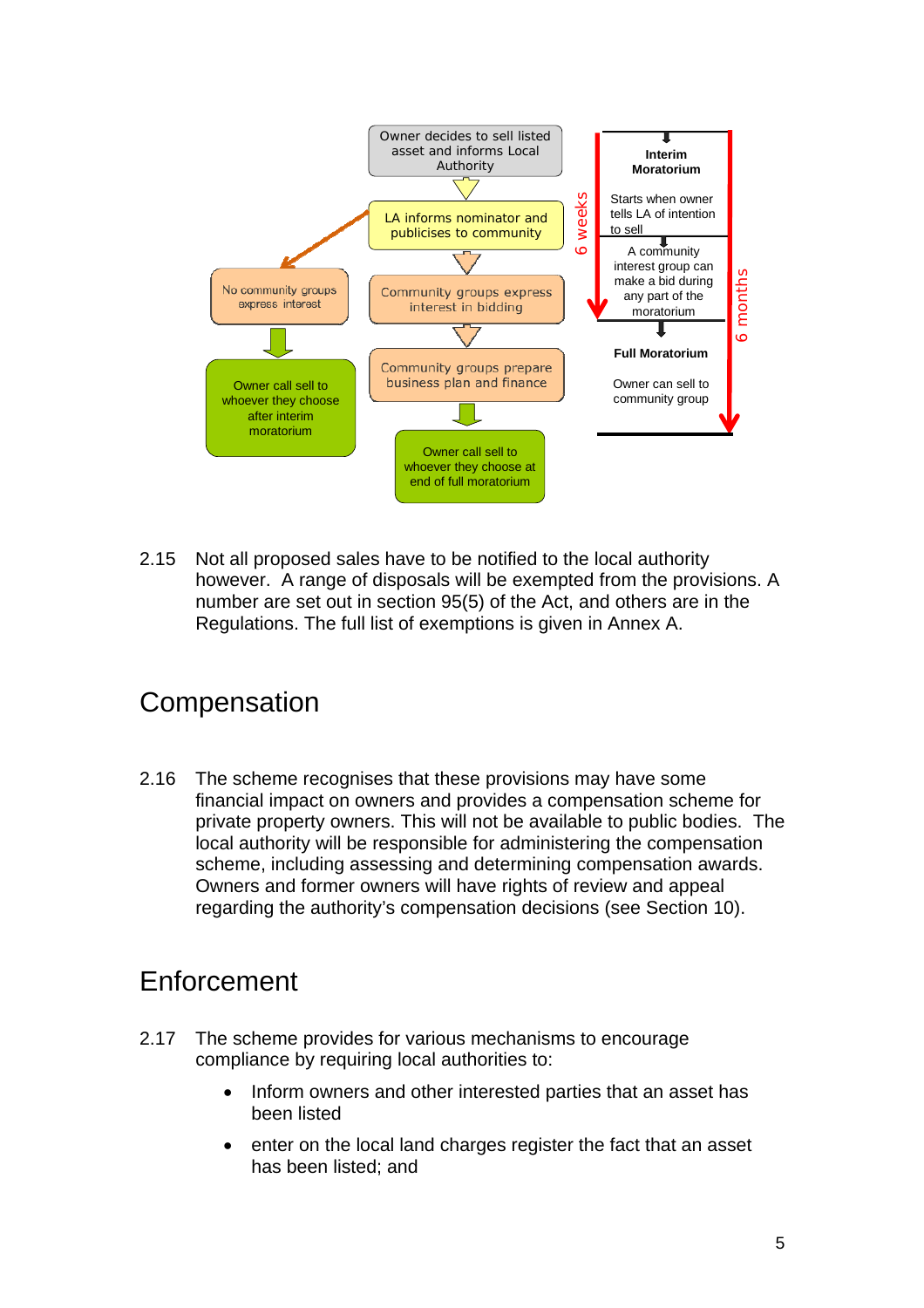- in the case of registered land, apply for a restriction on the Land register.
- 2.18 Additionally, to give a strong incentive to owners to comply with the scheme, non-compliant sales will be void (ineffective), meaning that the change of ownership has not taken place (regardless of whether it has erroneously been registered on the Land Register - which would have to be rectified once the fact that the sale was void was discovered). However this penalty will not apply if the owner was unaware through no fault of their own that the land was listed when it was sold.

#### What the provisions do not do

- 2.19 These provisions do **not** restrict in any way who the owner of a listed asset can sell their property to, or at what price. They also do **not**  confer a right of first refusal to community interest groups (unlike the Scottish scheme). $3$
- 2.20 The provisions do not place any restriction on what an owner can do with their property, once listed, so long as it remains in their ownership. This is because it is planning policy that determines permitted uses for particular sites. However the fact that the site is listed may affect planning decisions - it is open to the Local Planning Authority to decide whether listing as an asset of community value is a material consideration if an application for change of use is submitted, considering all the circumstances of the case.

<span id="page-9-0"></span> $\overline{a}$ <sup>3</sup> <http://www.scotland.gov.uk/Topics/farmingrural/Rural/rural-land/right-to-buy/Community>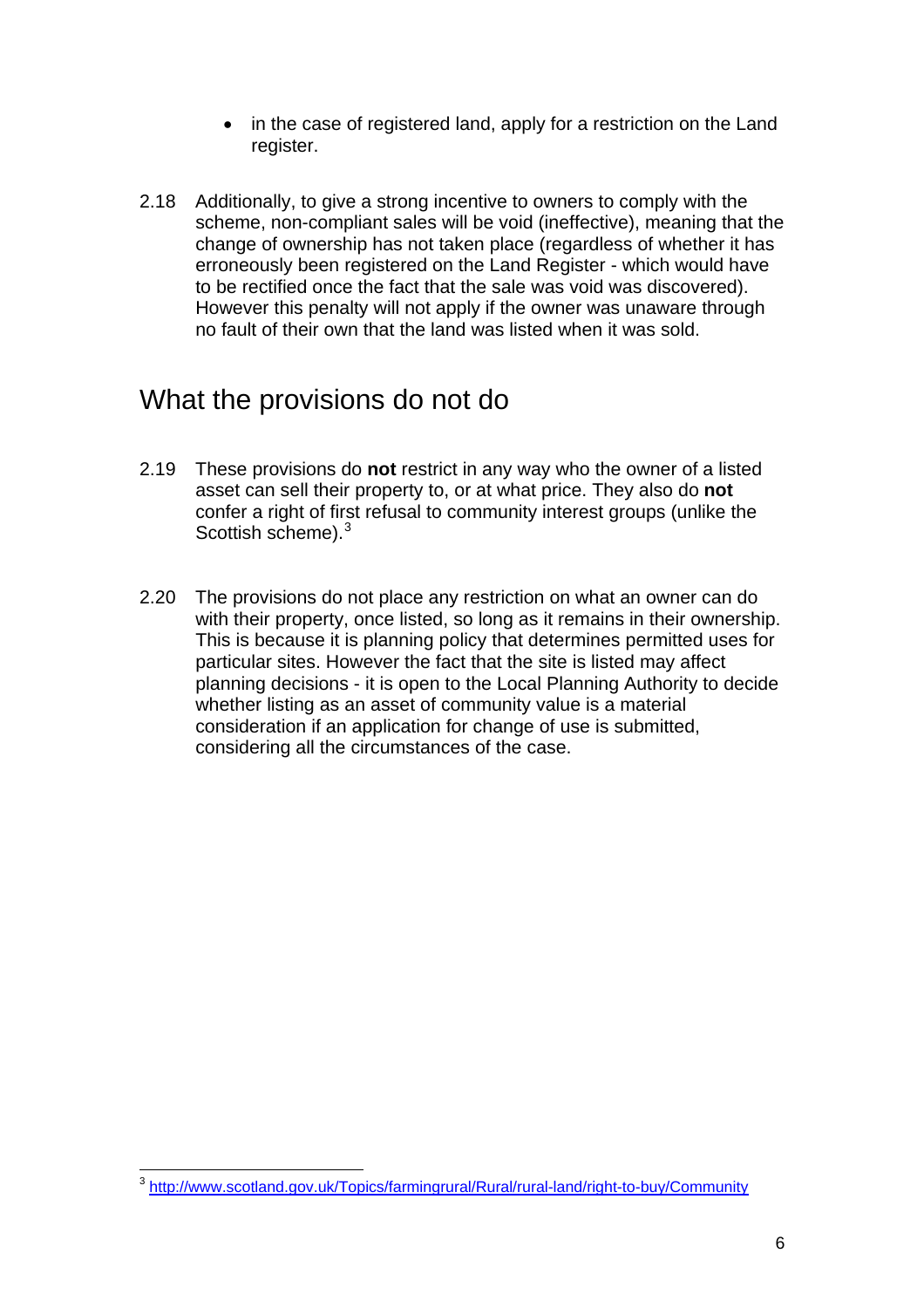### **List of assets of community value**

- 3.1 In addition to the list of assets, local authorities are required to maintain a list of assets nominated unsuccessfully by community nomination. The local authority may remove land from this second list whenever it considers would be appropriate. Local authorities must publish both lists; it is up to them to decide how they publish them, but they must make them available for free inspection by any person and must provide a free copy of either to anyone who asks for it (but are not required to provide more than one free copy of each). The two lists may be combined into one document if the local authority wishes. The list of unsuccessful nominations must include reasons for the land not being listed.
- 3.2 It is up to local authorities to decide on the detailed contents and layout of the lists and when to modify them, except for the following requirements.
- 3.3 Local authorities are required to add to the list of assets, as soon as practicable:

a) that a notification by the owner of intention to dispose of the land has been received by the local authority and the date this was received

b) in all cases under (a), the end dates of the interim and full moratorium periods and the protected period

c) where relevant, that the full moratorium has been triggered

d) where (c) applies, the identity of the community interest group that triggered the full moratorium

- 3.4 Local authorities are required to remove an asset from the List, as soon as practicable:
	- a) after a relevant disposal (other than an exempt disposal)
	- b) when an appeal against a listing has been successful
	- c) when they form the opinion that the land or building is no longer of community value
	- d) or no later than 5 years from the date of entry on the list.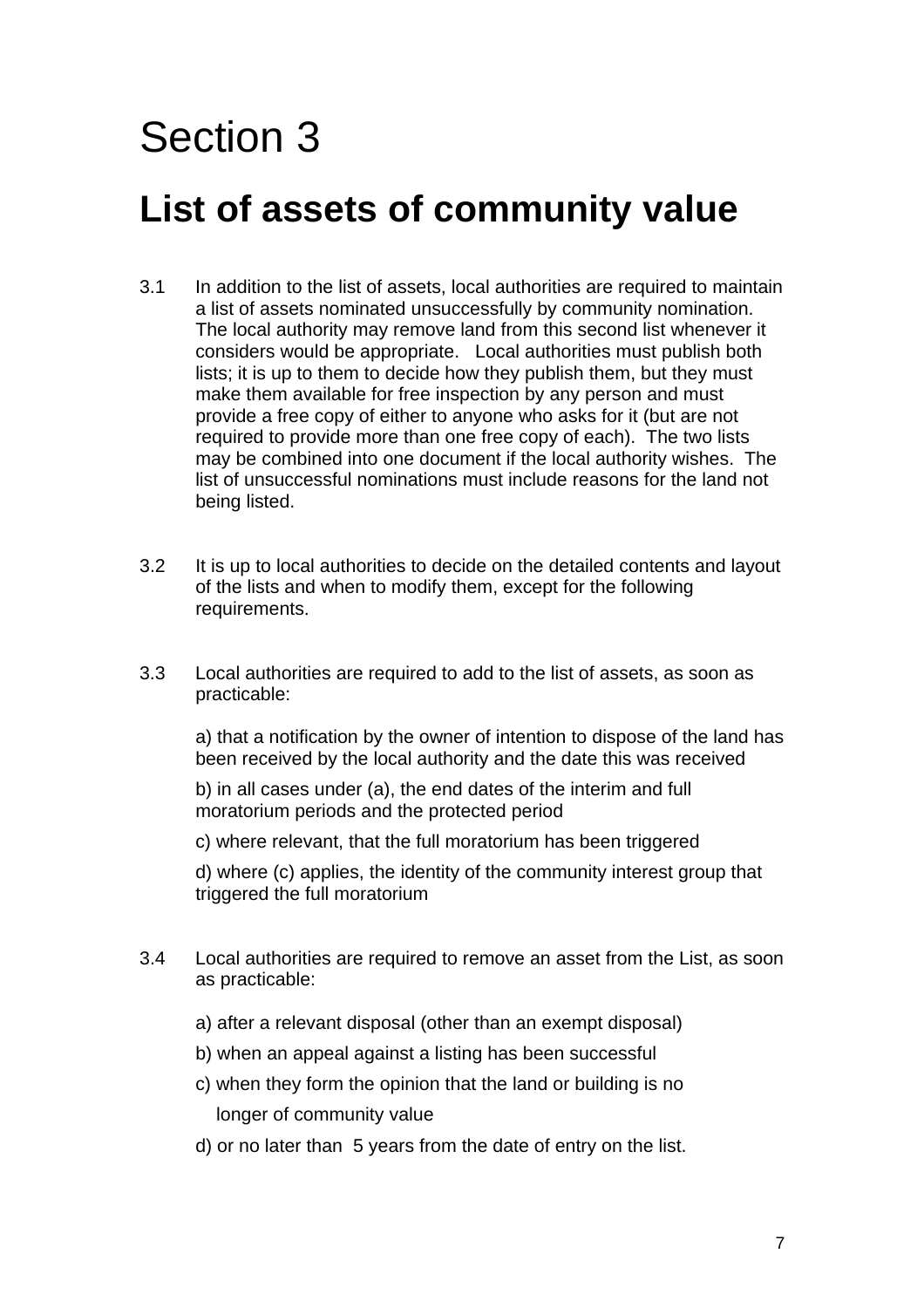#### Land which may, and may not, be listed as an asset of community value

- 3.5 If a local authority receives a valid nomination, it must determine whether the land or building nominated meets the definition of an asset of community value as set out in section 88 of the Act. A building or other land in a local authority's area is land of community value if in the opinion of the authority —
	- (a) an actual current use of the building or other land that is not an ancillary use furthers the social wellbeing or social interests of the local community, and;
	- (b ) it is realistic to think that there can continue to be non-ancillary use of the building or other land which will further (whether or not in the same way) the social wellbeing or social interests of the local community.

(Section 88(1) Localism Act 2011)

 Section 88(2) of the Act extends this definition to land which has furthered the social wellbeing or social interests of the local community in the recent past, and which it is realistic to consider will do so again during the next five years.

- 3.6 There are some categories of assets that are excluded from listing. The principal one is residential property. This includes gardens, outbuildings and other associated land, including land that it is reasonable to consider as part of the land with the residence where it is separated from it only by a road, railway line, river or canal where they are in the same ownership as the associated residence. Details of this are set out in paragraphs 1 and 2 of Schedule 1 to the Regulations. "The same ownership" includes ownership by different trusts of land settled by the same settlor, as well as literally the same individual owner.
- 3.7 There is an exception to this general exclusion of residential property from listing. This is where an asset which could otherwise be listed contains integral residential quarters, such as accommodation as part of a pub or a caretaker's flat.
- 3.8 There are two further categories of assets excluded from listing:

(a) Land licensed for use as a residential caravan site (and some types of residential caravan site which do not need a licence), in paragraph 3 of Schedule 1 to the Regulations.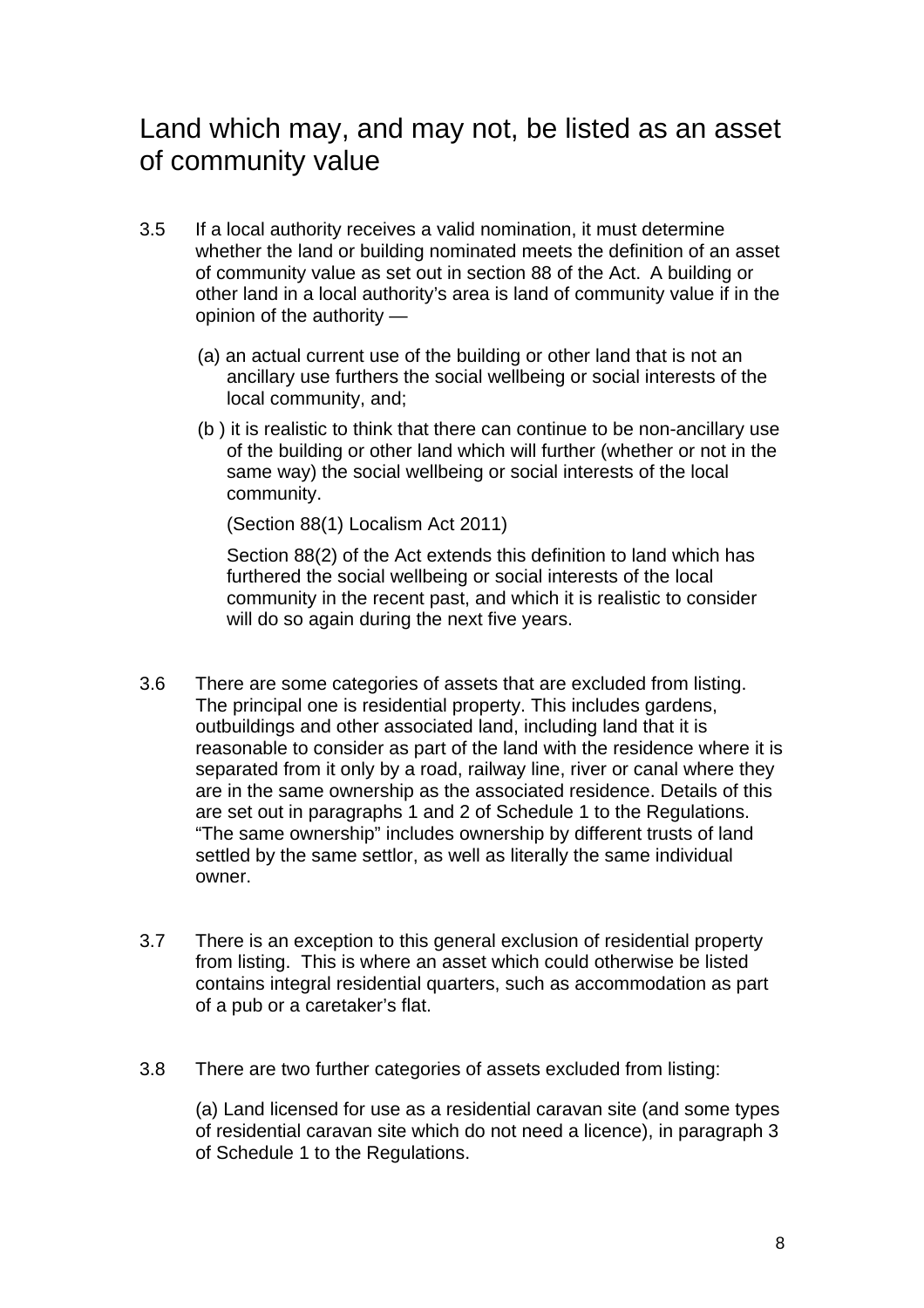(b) Operational land of statutory undertakers as defined in section 263 of the Town and Country Planning Act 1990, in paragraph 4 of Schedule 1 to the Regulations.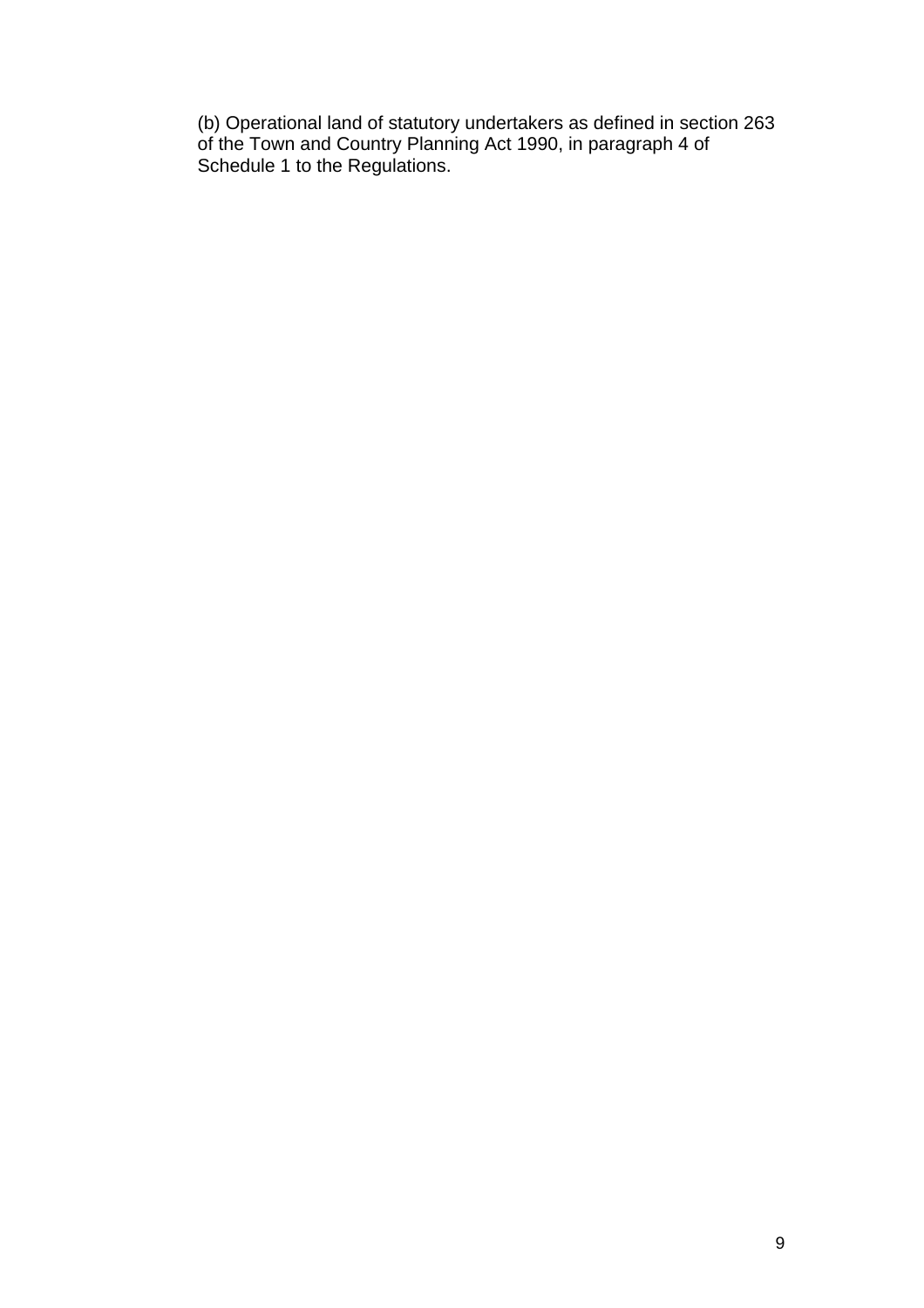#### **Who may nominate**

- 4.1 Local authorities cannot list land on their own initiative it must be nominated. For a local group to be able to nominate land it will have to demonstrate that its activities are wholly or partly concerned with the local authority area where the asset sits or with a neighbouring authority (an authority which shares a boundary with the authority in which the asset is located).
- 4.2 The voluntary or community bodies which may make community nominations are set out below:

**Parish Councils**. This may be for an asset in its own area, or in the neighbouring parish council.

**Neighbouring Parish Councils.** If the parish council borders an unparished area, then they may nominate an asset within that neighbouring local authority.

**Unincorporated groups.** Nominations can be accepted from any unincorporated group with membership of at least 21 local people who appear on the electoral roll within the local authority, or a neighbouring local authority. This will for instance enable nomination by a local group formed to try to save an asset, but which has not yet reached the stage of acquiring a formal charitable or corporate structure.

**Neighbourhood forums**. The procedure for becoming a neighbourhood forum is set out in section 61F of the Town and Country Planning Act 1990, added by the Localism Act 2011. There can only be one neighbourhood forum for an area. Existing community groups, civic societies and others can put themselves forward to be a 'neighbourhood forum'. Prospective neighbourhood forums need to ensure they meet the conditions for designation set out in the legislation, for example a forum should have an open membership policy and seek to drawn its membership from across the neighbourhood area and from different sections of the local community.

**Community interest groups with a local connection.** These must have one or more of the following structures:

- a) A charity
- b) A community interest company
- c) A company limited by guarantee that is non profit distributing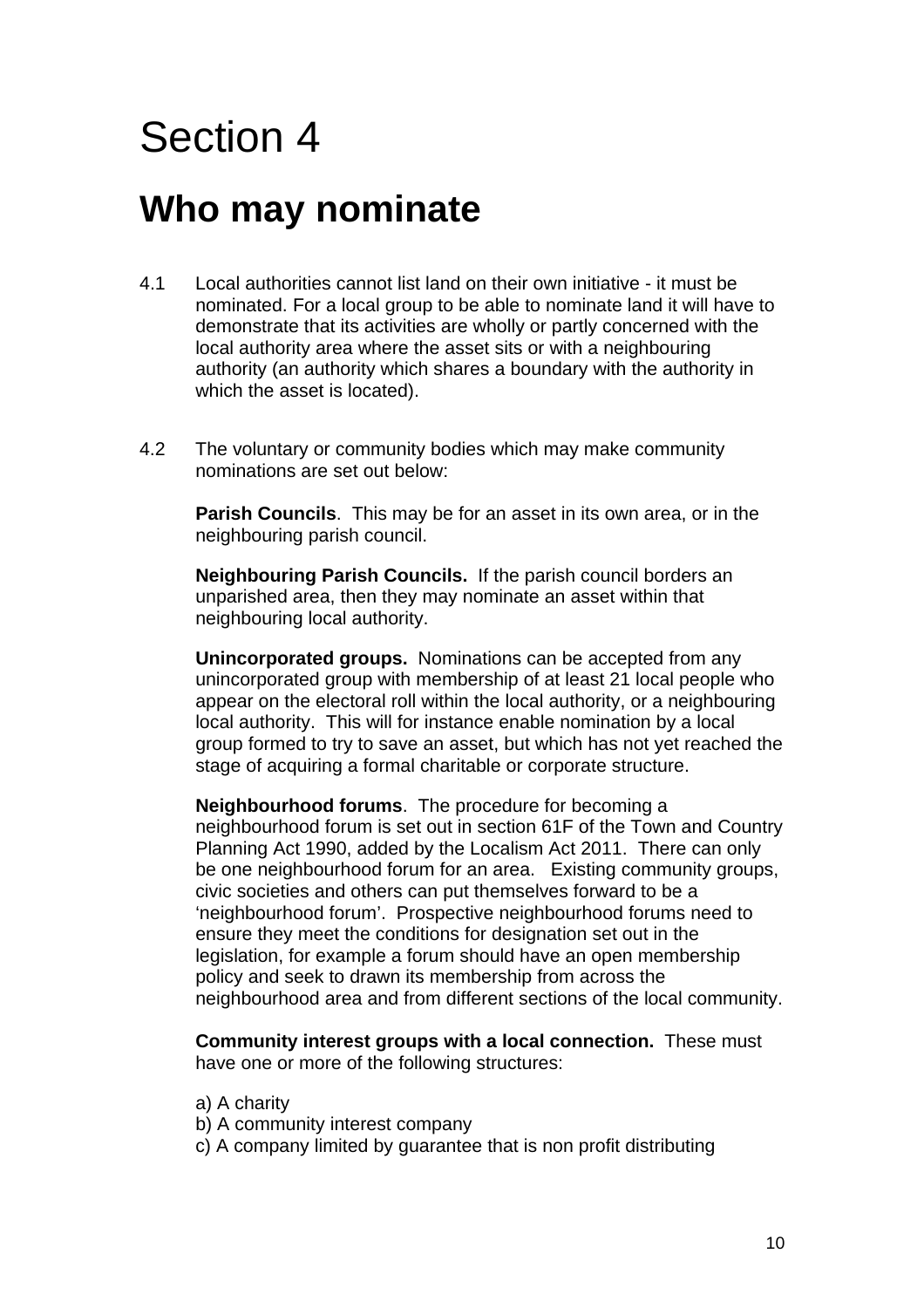d) An industrial and provident society that is non- profit distributing (these groups will be renamed as community benefit societies by the Co-operative and Community Benefit Societies and Credit Unions Act 2010 when it comes into force)

4.3 In this context, non-profit distributing means that any surplus is not distributed to its members but is wholly or partly applied to the local authority area where the asset is based or to a neighbouring authority area.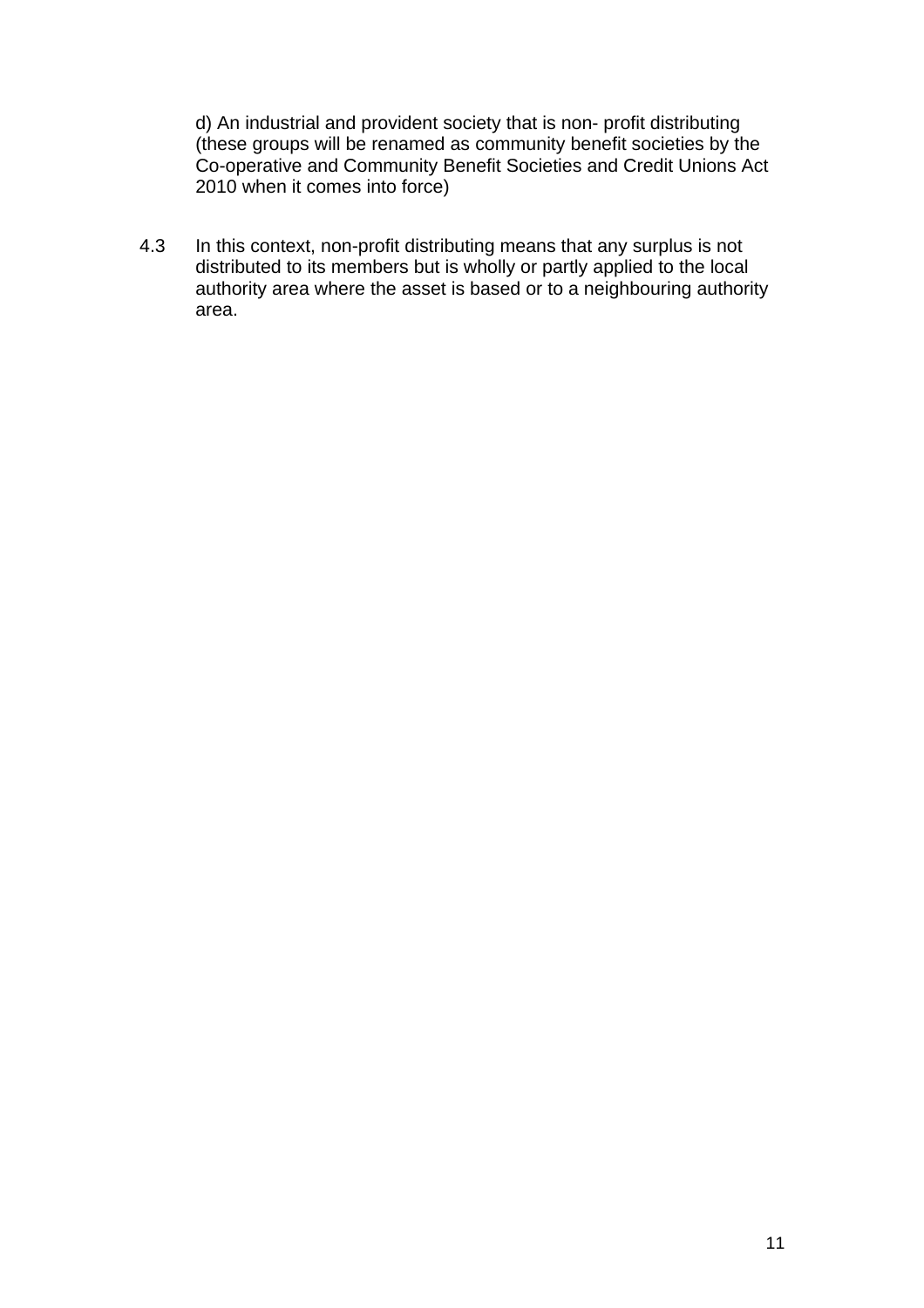#### **Contents of a nomination**

5.1 A nomination must include the following information for the local authority to consider:

I. A description of the nominated land including its proposed boundaries. These boundaries do not have to be the same as ownership boundaries, for instance as shown on the Land Registry plan if the land is registered; nor is it necessary for all parts of the nominated site to be in the same ownership.

II. Any information the nominator has about the freeholders, leaseholders and current occupants of the site.

III. The reasons for nominating the asset, explaining why the nominator believes the asset meets the definition in the Act.

IV. The nominator's eligibility to make the nomination.

- 5.2 Local authorities may wish to consider having a named point of contact for community groups to send their nominations to.
- 5.3 Community nominations may be made at any time, including after an asset has been put onto the market. However no restrictions on sale arise from nomination - it is only listing which brings the statutory provisions into play.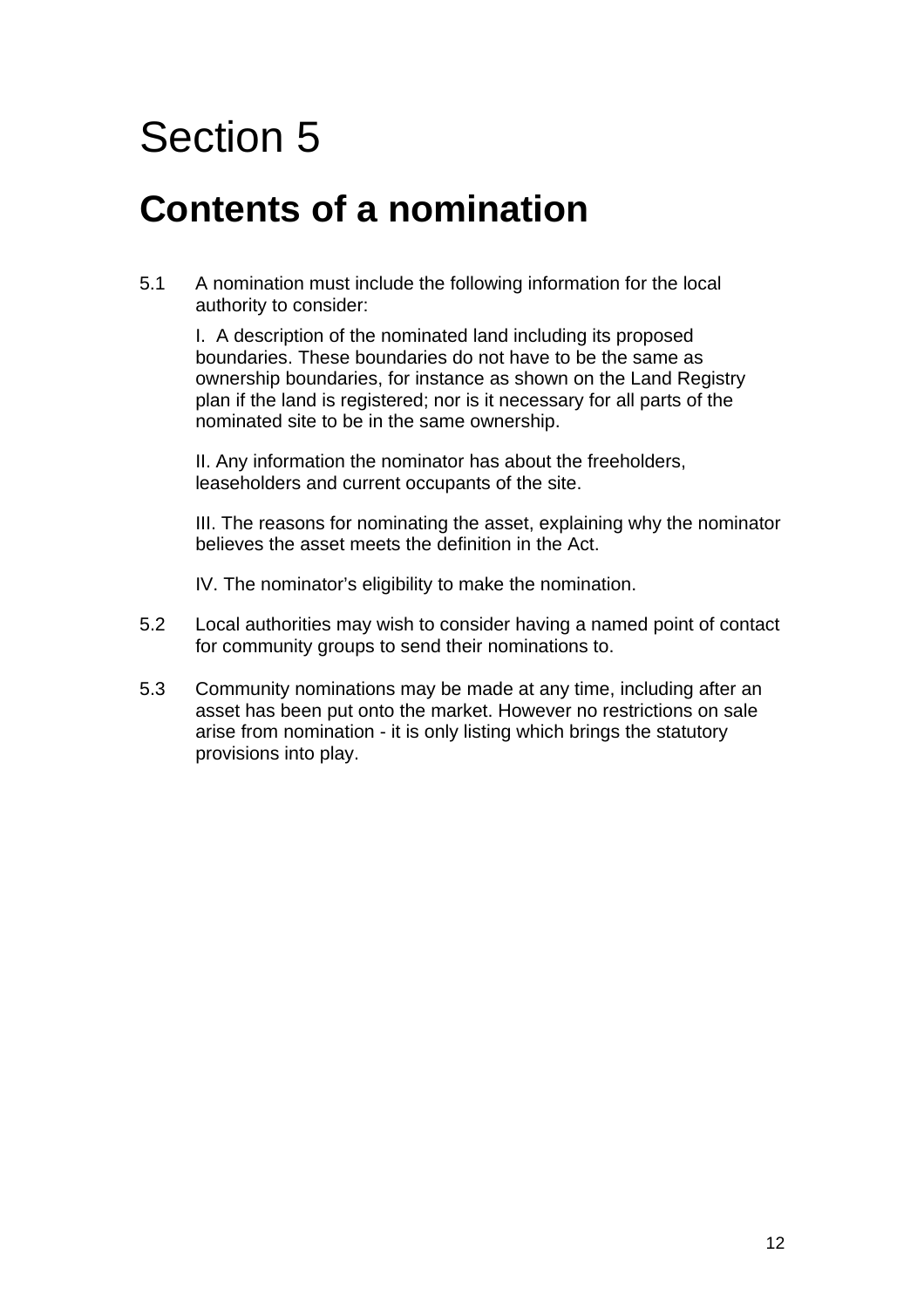### **Procedure when considering listing**

- 6.1 The local authority is required to make a decision in response to a nomination within 8 weeks of receiving the nomination.
- 6.2 The local authority must take all practicable steps to inform the following if an asset has been nominated:
	- a parish council (if any) in which the land lies (or partly lies),
	- the owner as defined in section 107 of the Localism Act. This definition ensures that only one level of legal proprietary rights will qualify as ownership for the Act. In summary this is the freeholder or, if the asset is leased, the leaseholder with the lease most distant from the freehold which when granted had at least 25 years to run. So if there are a number of leases the leaseholder with a qualifying lease or sub-lease most distant from the freeholder is the owner for the purposes of these provisions.
	- all others with a legal estate, i.e. if the owner is not the freeholder then the holder of the freehold estate, and any other leaseholder apart from the owner; and
	- any lawful occupant (which could include a licensee).
- 6.3 When an asset is added to or removed from the list, the local authority must inform the owner, the occupier of the land if not the owner, and the successful community nominator of the asset. This is set out in section 91(2) of the Localism Act. $4$
- 6.4 Local authorities must also inform any freeholders and leaseholders of the asset who are not the owners, together with the parish council the land lies in (or partly lies in), that an asset has been added to, or removed from, the list. (See regulation 9 of the Regulations)
- 6.5 A local authority which is not able to give notice to any of these people in the usual way – for instance due to lack of names or addresses – can take reasonable alternative steps to bring the notice to a person's attention. This could include, for instance, a notice attached to the property. (See section 91(2) of the Act

<span id="page-16-0"></span> $\overline{a}$ <sup>4</sup> <http://www.legislation.gov.uk/ukpga/2011/20/section/91/enacted>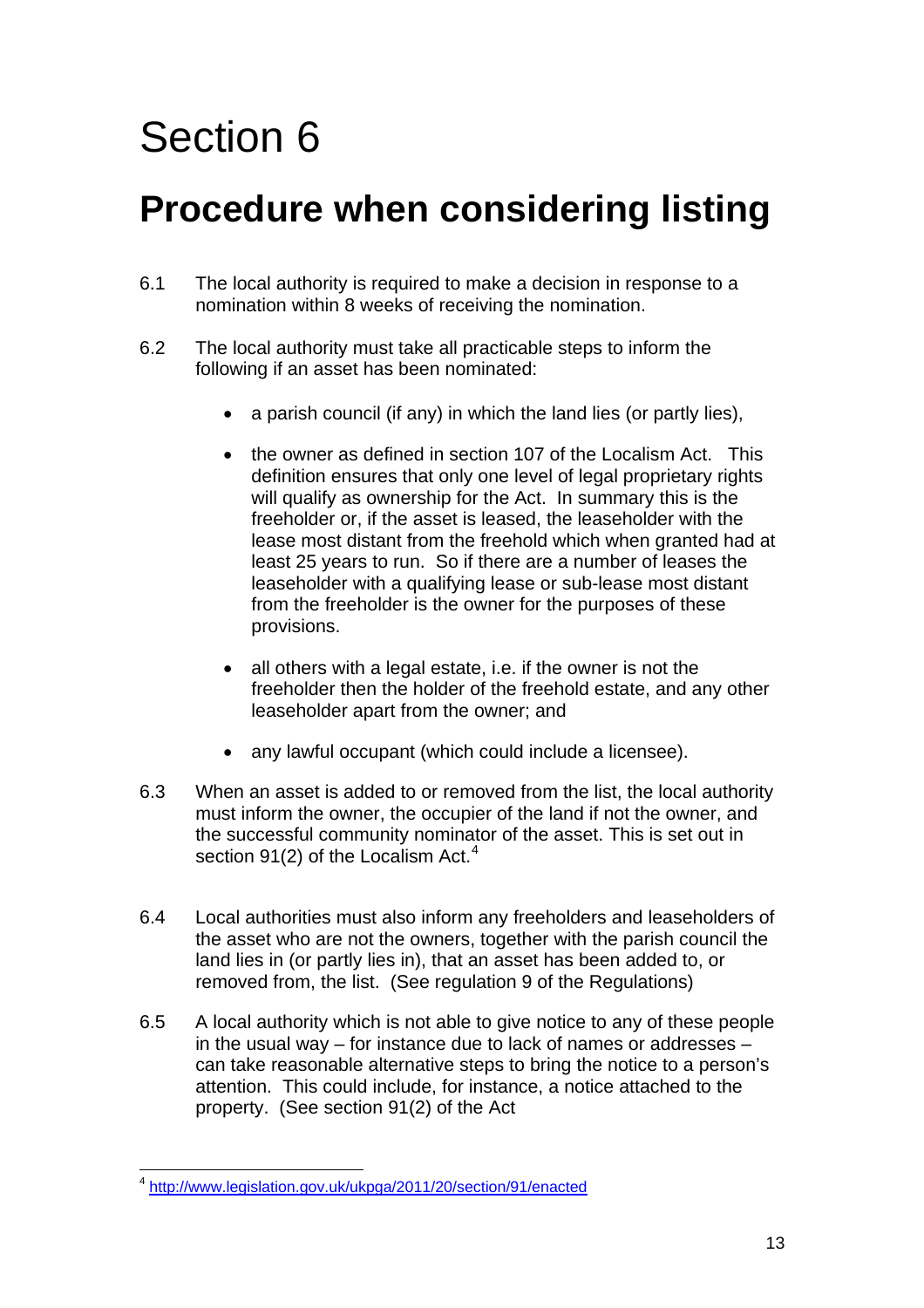#### **Procedure to be followed for listing review**

- 7.1 If an asset has been included on the List, an owner has the right to request the local authority to review its decision, under section 92 of the Act. The deadline for the owner to request this review is set out in paragraph 1 of Schedule 2 to the Regulations: it is 8 weeks from the date written notice of listing was given (or from the date that alternative steps were completed to bring listing to the owner's attention) or a longer period allowed by the authority in writing. The property will remain listed while the review is carried out.
- 7.2 Basic procedural rules for the review are set out in Schedule 2 to the Regulations. It must be conducted by an officer of appropriate seniority, who did not take part in the decision to list. The owner may appoint a representative and the local authority will be required to provide all relevant documents to the representative.
- 7.3 The owner and/or their representative may make representations to the reviewer orally and/or in writing. The authority must complete their review within 8 weeks, unless a longer period has been agreed in writing.
- 7.4 The owner and authority will bear their own costs of the review.
- 7.5 If the owner is not satisfied with the outcome of the internal review they have the right to appeal to the First-Tier Tribunal against the local authority's review decision. The written response following the internal review should inform the owner of their right to an independent appeal. The owner making the appeal can be either the same owner who requested the review, or - if the property has been sold in the meantime - the new owner.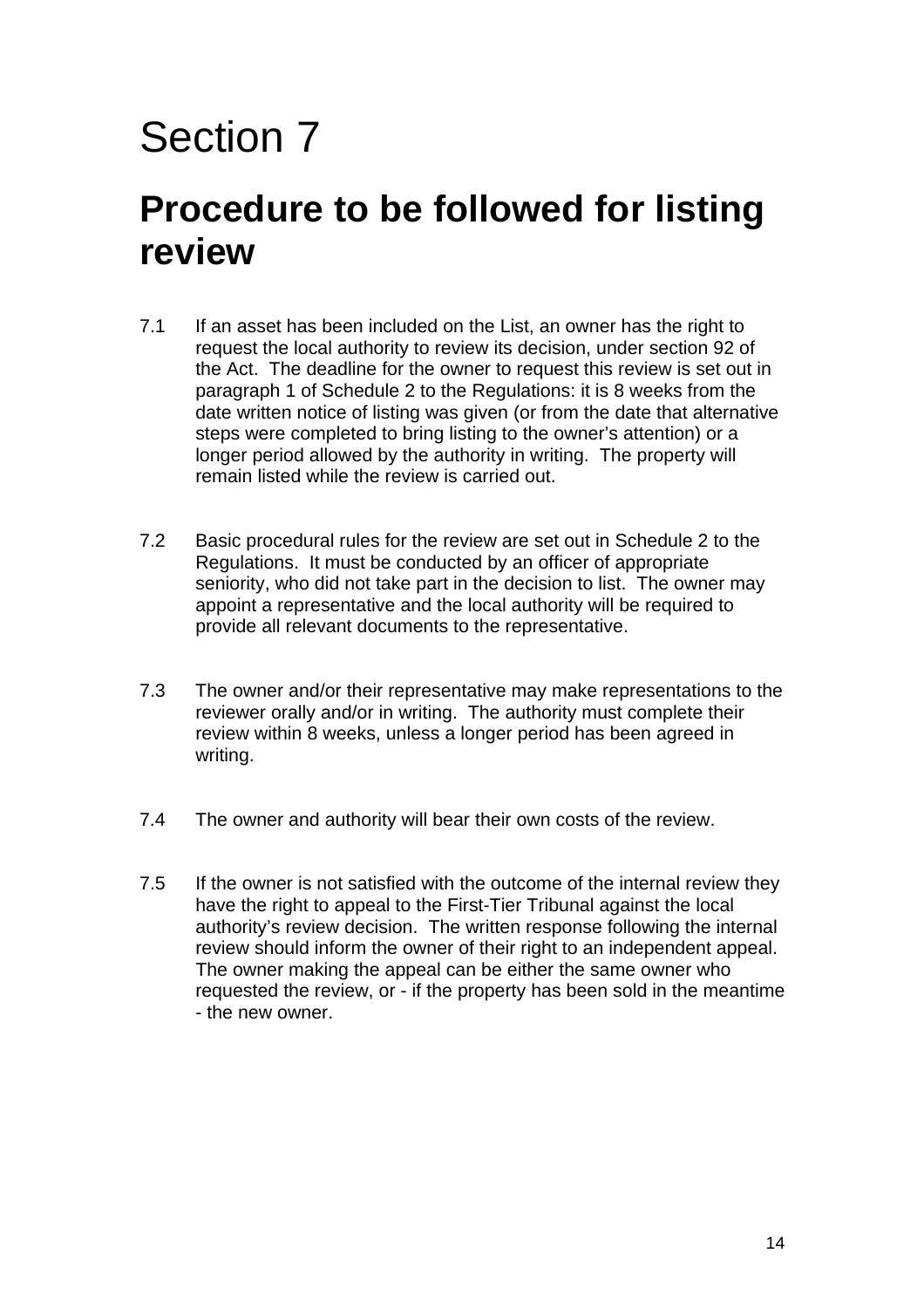### **Appeal against a listing review**

- 8.1 An owner's appeal against a local authority listing review must be made to the General Regulatory Chamber of the First-Tier Tribunal. The deadline for appealing is specified in the procedural rules of that Chamber as 28 days from the date on which notice of the decision appealed against was sent to the owner. Appeals may be both on points of law and on findings of fact. The property will remain listed during the appeal process.
- 8.2 Owners should send the appeal in writing to the First-Tier Tribunal at:

Tribunal Clerk, Community Right to Bid Appeals HM Courts & Tribunals First-tier Tribunal (General Regulatory Chamber) P.O. Box 9300 Leicester, LE1 8DJ

8.3 Owners may also send an appeal to the First-Tier Tribunal by email at: [GRC.CommunityRights@hmcts.gsi.gov.uk](mailto:GRC.CommunityRights@hmcts.gsi.gov.uk)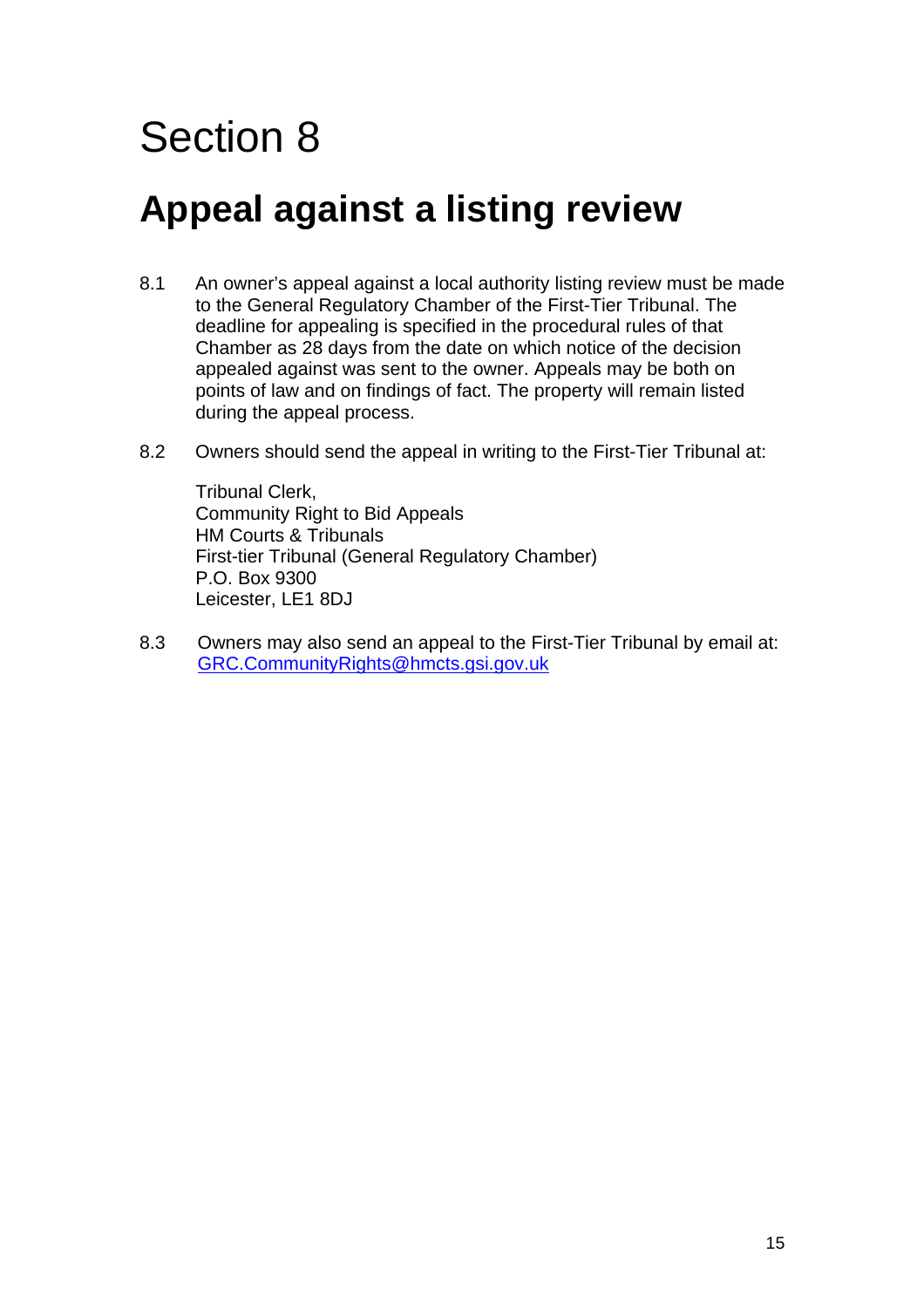### **Moratorium**

- 9.1 The moratorium requirements, as set out in section 95 of the Act, apply only to relevant disposals. "Relevant disposal" is defined in section 96. It means a transfer of the freehold or grant or assignment of a qualifying lease which gives vacant possession of the buildings and other land in question. However they will not apply to all relevant disposals, as some types of relevant disposal are exempt. These exemptions are partly in the Act and partly in the Regulations; the full combined list is set out in Annex A below. The moratorium provisions apply only to disposals, so for example if a building listed as an asset of community value is to be demolished without being sold, the moratorium rules in section 95 do not apply.
- 9.2 An owner of a listed site may not make a relevant disposal of their asset during the 6 week interim moratorium period (unless it falls within one of the exemptions or is to a community interest group). This interim moratorium runs from the date the local authority receives notification from the owner of their intention to dispose of their listed asset
- 9.3 Once the local authority has been notified of the intent to dispose, they are required to update the list to show the owner's intention to dispose and to give the interim and full moratorium end dates, and the end date of the protected period. The nominating community group must be informed. The local authority must also publicise all of these matters in the neighbourhood of the asset in question. It is for the local authority to determine how they do this.
- 9.4 During the interim moratorium period a community interest group may request in writing to be treated as a potential bidder for the asset; this will bring the full moratorium period into force. The community interest group does not have to provide any evidence of intention or financial resources to make such a bid. A community interest group must have one or more of the following structures:
	- (a) A charity

(b) A community interest company

(c) A company limited by guarantee that is non profit distributing

(d) An industrial and provident society that is non profit distributing

(these groups will be renamed as community benefit societies by the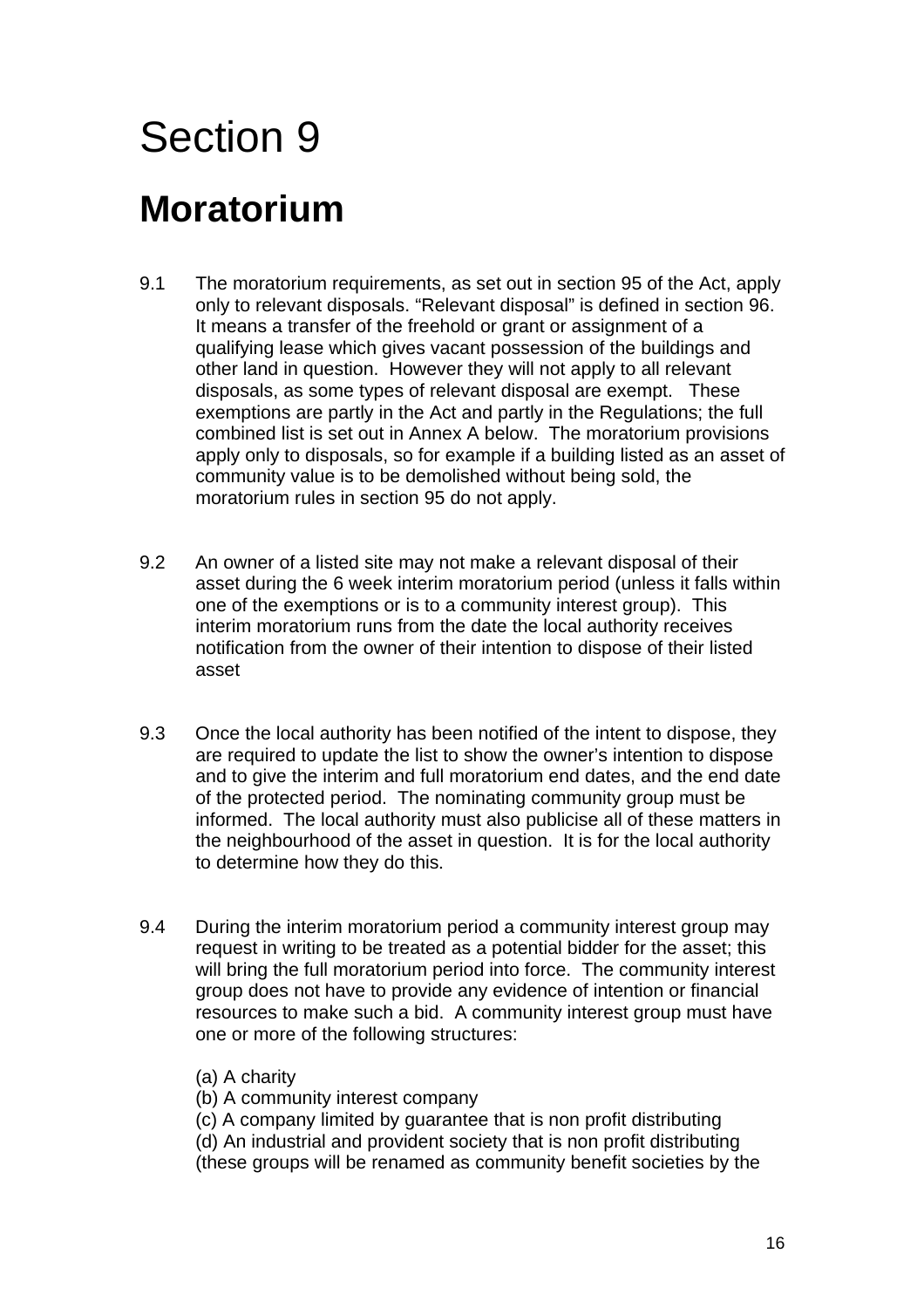Co-operative and Community Benefit Societies and Credit Unions Act 2010 when the relevant provisions come into force)

- 9.5 Once a local community interest group makes a written request to the local authority during the interim moratorium period to be treated as a potential bidder, the owner may not dispose of their asset during the full 6 month moratorium (except as permitted). The local authority must as soon as practicable let the owner know that this request has been received (section 98 of the Act).
- 9.6 There is one type of disposal that may be made during a moratorium. An owner may sell during the interim or full moratorium period to a local community interest group – i.e. one which either did, or would have been eligible to, trigger the full moratorium.
- 9.7 There are a number of types of disposals which are exempt from the moratorium requirements, as set out in section 95(5) of the Act and in Schedule 3 to the Regulations. The full list of exemptions is set out in Annex A.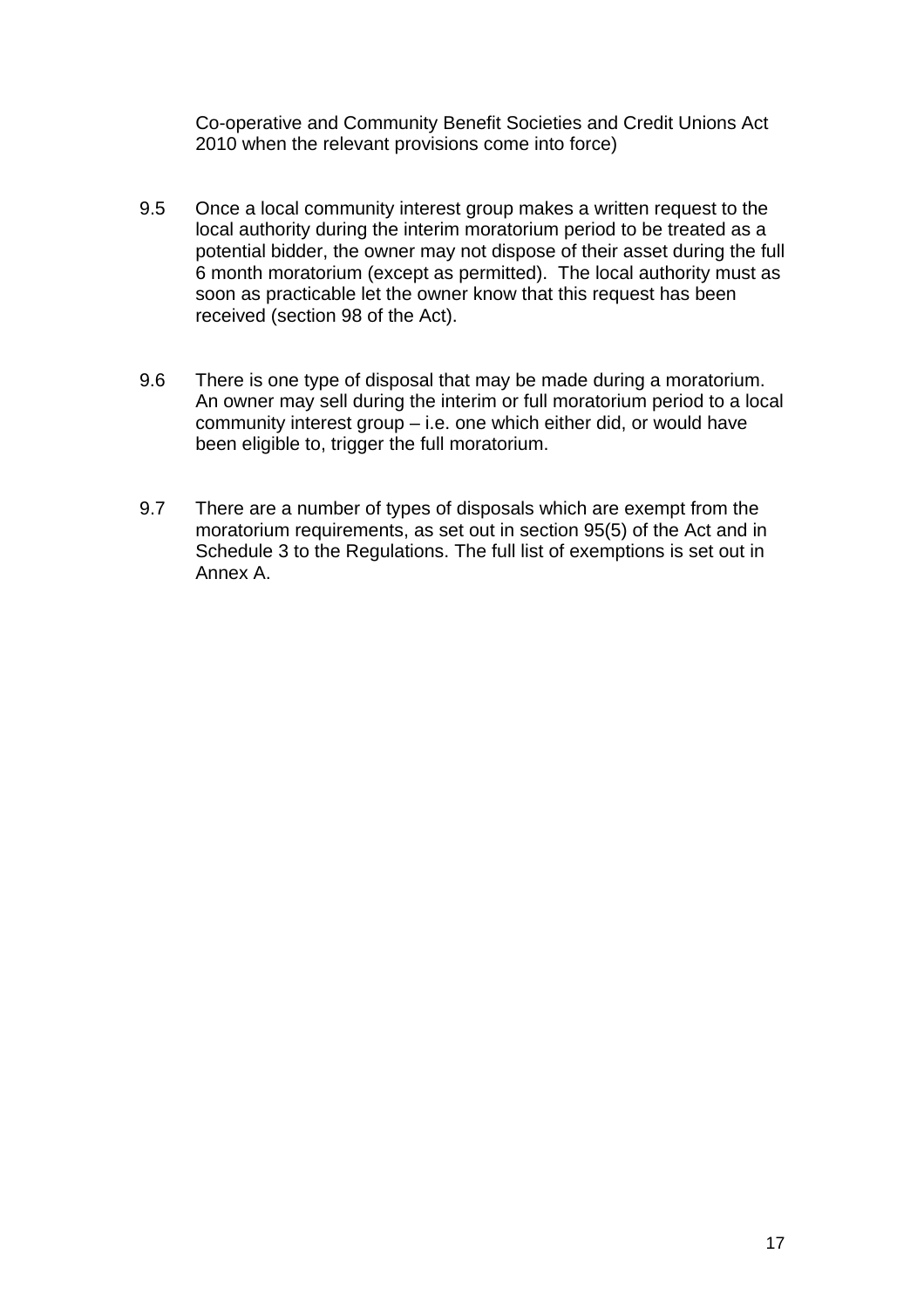# Section 10 **Compensation**

- 10.1 Private owners may claim compensation for loss and expense incurred through the asset being listed or previously listed. The Regulations specifically provide that this will include a claim arising from a period of delay in entering into a binding agreement to sell which is wholly caused by the interim or full moratorium period; or for legal expenses incurred in a successful appeal to the Tribunal.
- 10.2 The time limit for making a compensation claim is specified in Schedule 2 to the Regulations as whichever is earlier of 13 weeks from the end of the interim or full moratorium period (as appropriate) or from the date when the land ceases to be listed. The assumption is that most claims for compensation will arise from a moratorium period being applied; however the wording allows for claims for loss or expense arising simply as a result of the land being listed.
- 10.3 Claims must be made in writing, state the amount of compensation sought and provide supporting evidence. The burden of proving the claim falls on the owner.
- 10.4 The local authority must consider the claim and is required to give written reasons for its decision. No time limit is specified for responding to the claim. The reason for this is that it may take the authority some time to assemble all the necessary evidence; however once it has all the facts the authority should reach a decision as quickly as is practicable.
- 10.5 The compensation scheme does not extend to public authorities and bodies. These are defined as:
	- Government departments, authorities and other bodies to which section 6 of the National Audit Act 1983 applies;
	- bodies which receive the majority of their funding from public sources which may be examined by the Comptroller and Auditor General under section 7 of the National Audit Act 1983; and,
	- local authorities and other public authorities and bodies that are required to be audited under section 2 of the Audit Commission Act 1998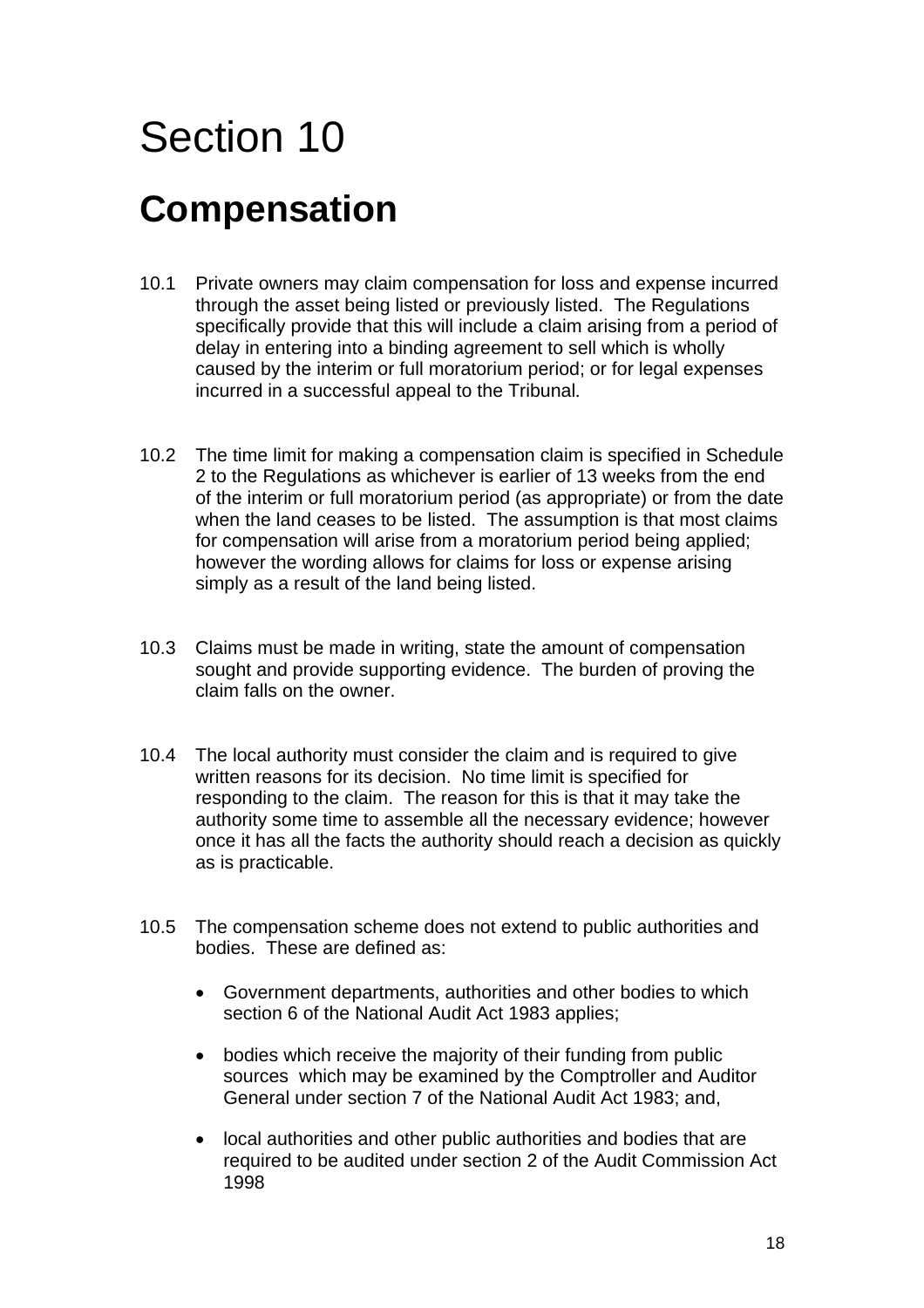- 10.6 As with other costs incurred by local authorities in meeting the requirements placed on them, we have reflected the estimated costs of compensation within the new burdens funding. The compensation elements of new burdens funding are estimated on the basis of 40 successful claims for compensation across all administering local authorities over a year.
- 10.7 In addition to the amount included within the new burdens assessment, the Government will meet costs of compensation payments of over £20k of compensation costs in a financial year. This could occur through a local authority paying out over £20k in one financial year either on one large claim or as a combined total on a number of smaller claims.
- 10.8 Local authorities can write into the department with a request for financial support providing evidence of the compensation costs incurred either in writing to:

Albert Joyce, Community Assets Team, 5/A4 Eland House, Bressenden Place London SW1E 5DU

or by email at: [righttobid@communities.gsi.gov.uk](mailto:righttobid@communities.gsi.gov.uk)

10.9 New Burdens payments will be processed and made available to all administering local authorities in England (as set in section 106 of the Localism Act) on 15 October. We will write to local authority finance officers to inform them about the payment. The department will also notify local authorities in the same way for the periods April 2013 and April 2014.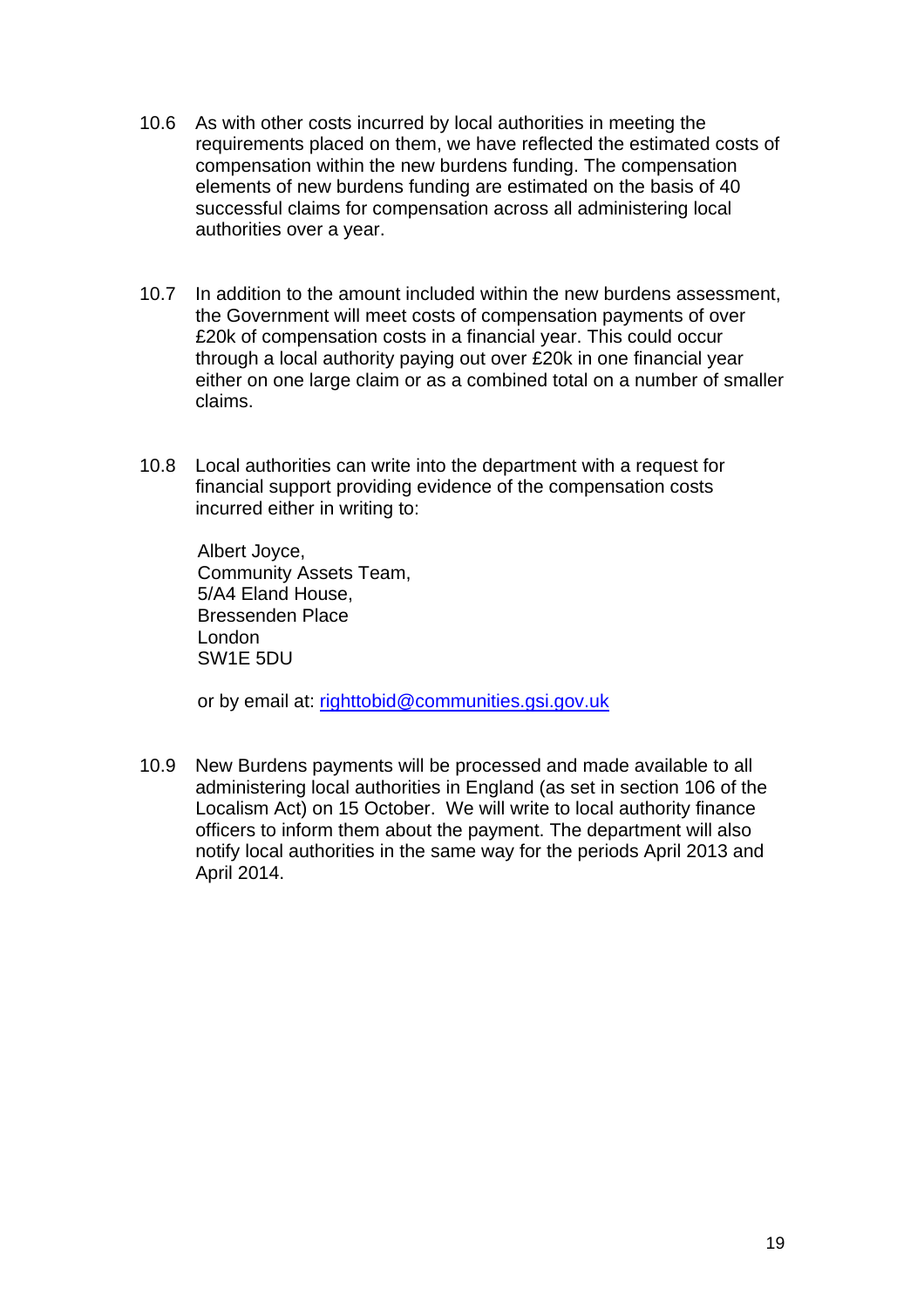#### **Internal review of compensation decision**

- 11.1 The Regulations provide that an owner who is not satisfied with the local authority's response to the compensation claim may request a review by the local authority of its compensation decisions. Schedule 2 to the Regulations provides that the owner must make the request within a period of 8 weeks, beginning on the date on which the local authority provides the owner with written notification of the decision. The local authority may allow longer for a review request to be made.
- 11.2 The local authority must review their decision, and notify the owner of the result within 8 weeks of receiving the request, with reasons. The procedure for the review, in Schedule 2 to the Regulations, is the same as for the local authority's review of a listing decision.

#### Independent Appeal

- 11.3 An owner may appeal to a Tribunal against the local authority's review decisions on compensation. As with listing appeals, the deadline for the appeal is in the Tribunal Rules – 28 days from receiving the local authority's decision on the compensation review. Only the owner – or former owner – who requested the review may appeal against the review decision (i.e. unlike with listing appeals, a new owner who bought the land following a request for a review may not appeal against the compensation review decision).
- 11.4 As with listing appeals, the current position is that the appeal will be to the General Regulatory Chamber of the First-tier Tribunal.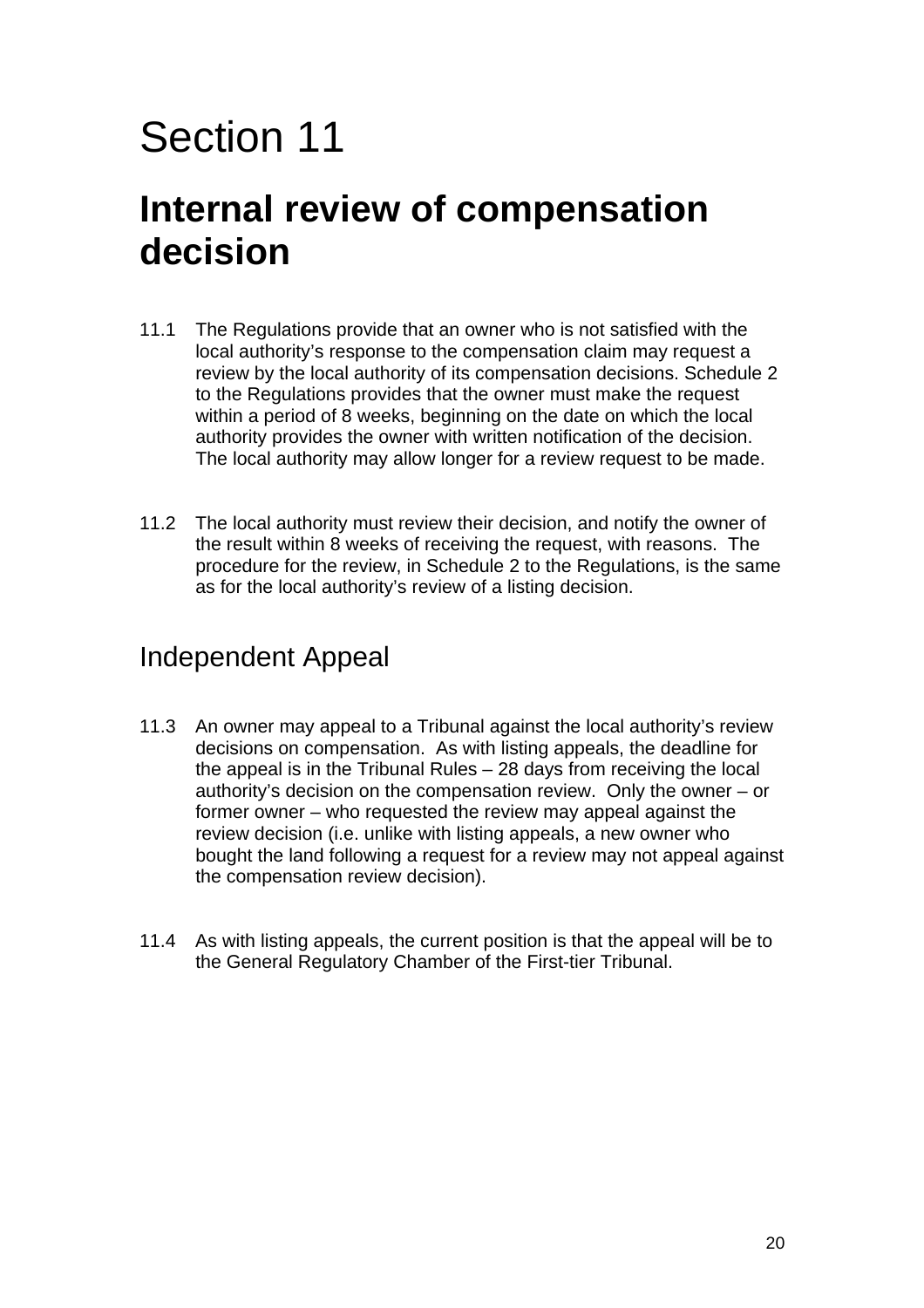### **Enforcement**

- 12.1 The Regulations introduce a clear penalty for non compliance, and measures to minimise the chance of a disposal not being compliant with the scheme. These will be achieved partly by amendment to the Land Registration Rules 2003.
- 12.2 Local authorities are required to add that an asset has been listed to the local land charges register. This will ensure that all prospective new owners will be aware that an asset has been listed, since local land charges apply to both registered and unregistered land.
- 12.3 Local authorities are required to notify the owner that their asset has been listed and inform them of the implications. Owners are required to inform local authorities that the land has been entered on the Land Register as a result of an application for first registration, and also to inform the local authority if they have become the new owner of listed land (together with giving their name and address details) .
- 12.4 Amendments to the Land Registration Rules 2003 have been made to add further safeguards against non-compliance. Local authorities are required to apply to the Land Registry for entry of a restriction on the Land Register when they list a building or other land as an Asset of Community Value, or, if necessary, where the owner of the listed asset has changed. This restriction will be in a form of wording newly added to Schedule 4 to the Rules, as Form QQ. This is "No transfer or lease is to be registered without a certificate signed by a conveyancer that the transfer or lease did not contravene section 95(1) of the Localism Act 2011". An owner of previously unregistered listed land, who applies to the Land Registry for first registration (or a mortgagee who applies for first registration on behalf of the owner), is required at the same time to apply for a restriction against their own title. The local authority is also required to apply to the Land Registry for cancellation of the restriction when it removes an asset from its list.
- 12.5 When a listed asset is disposed of, and a new owner applies to the Land Registry to register a change of ownership of a listed asset, they will therefore need to provide the Land Registry with a certificate from a conveyancer that the disposal (and any previous disposals if this is the first registration) did not contravene section 95(1) of the Localism Act (the moratorium requirements).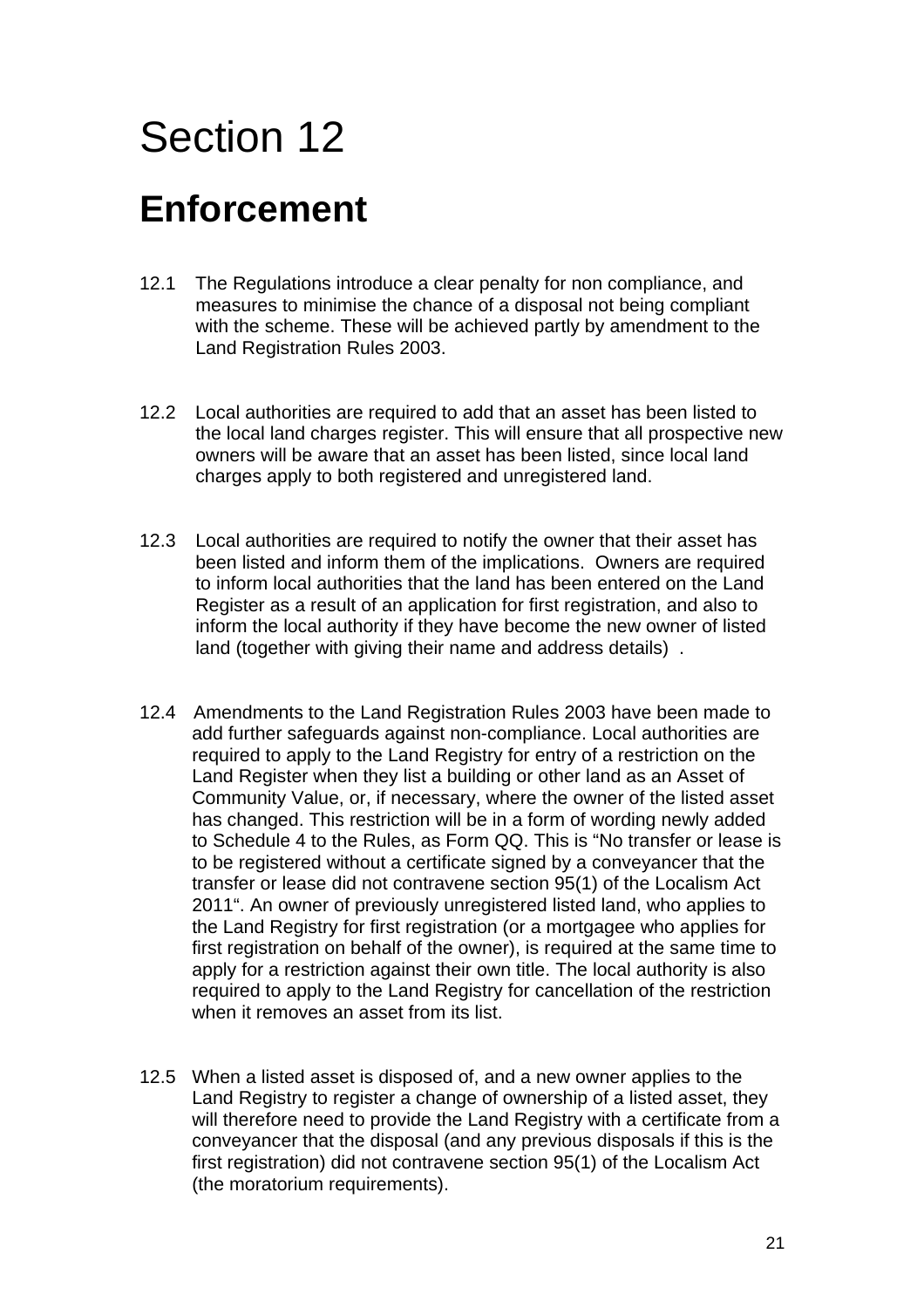# Annex A **Exemptions**

With regard to the following exemptions (with the exception of the first), the local authority will usually not know that the disposal is taking place, because an owner who is confident that the transfer they contemplate will be exempt will not need to notify the authority of intention to sell under section 95(2) of the Act. In some cases an owner may not be sure whether they are going to succeed in making an exempt disposal or not – for instance if they wish to sell the land together with a business sold as a going concern – and may notify the authority as a precaution. In that situation, if they were successful in arranging an exempt disposal, they could enter into a binding contract during the moratorium period. There is no requirement in the legislation that in such circumstances the owner has to explain to the local authority that the disposal is exempt. However it would be helpful for them to do so, and authorities might want to include advice to this effect in any explanation they send to owners about how the moratorium rules work.

The full list of exemptions is as follows. The first is in a different category to the remainder, in that the moratorium rules will have been triggered by notification from the owner, but the sale will be able to take place during the moratorium. Categories (b) to (j) are in section 95(5) of the Act, and (k) to (y) are in Schedule 3 to the Regulations. Item  $(f)$  – part-listed land – is partly defined in the Act, and partly in the Regulations.

- a. disposal to a local community interest group, which can be made during a moratorium period (interim or full) – see regulation 13(1)
- b. disposals which are gifts (including transfer for no payment to trustees by way of settlement upon trusts)
- c. disposals by personal representatives in accordance with the will of the deceased owner or under intestacy rules
- d. disposal by personal representatives of the deceased owner in order to raise money for matters connected with administration of the estate
- e. disposals between family members ("family member" is defined in section 95(7) of the Act as the owner's spouse or partner and descendants of grandparents – which includes the owner's own parents, but not the grandparents)
- f. part-listed land i.e. sale of a site only part of which has been listed where it meets the requirements set out in the Regulations (see concluding paragraph for details)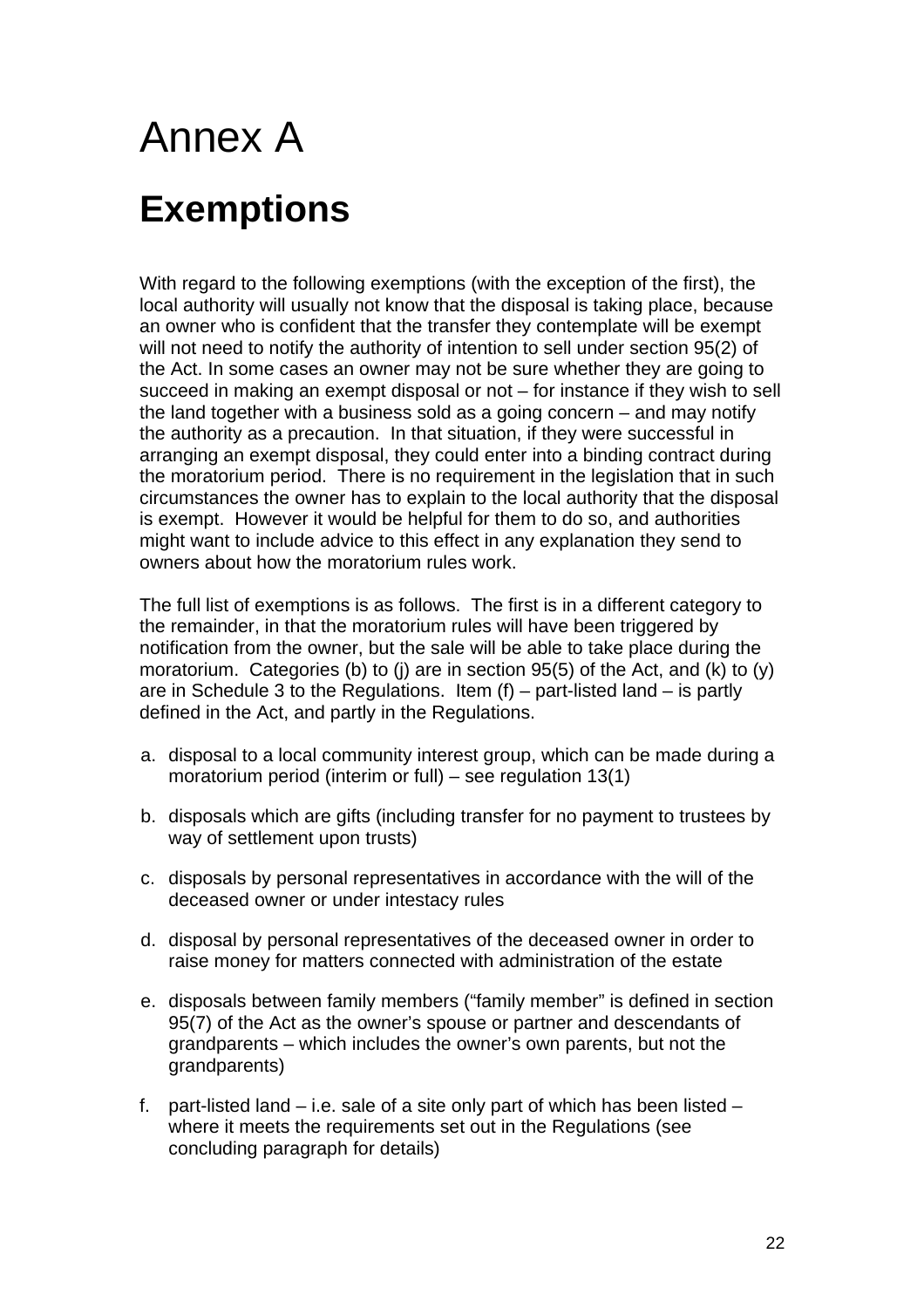- g. sale of land on which a business is carried on, together with sale of that business as a going concern (in such circumstances there would normally be payment separately for the business as a going concern, e.g. the value of equipment, stock and goodwill)
- h. disposals occasioned by somebody becoming or ceasing to be a trustee
- i. disposal by trustees in connection with the trust, as specified
- j. a disposal occasioned by a person becoming or ceasing to be a partner in a partnership
- k. transfers made in pursuance of a court order
- l. transfers (not in pursuance of a court order) as part of a separation agreement between spouses or civil partners (or ex ditto) including agreements for care of dependent children
- m. a transfer (not in pursuance of a court order) for the purposes of any enactment relating to incapacity, with "incapacity" being widely defined to include physical and mental impairment and any interference with capacity to deal with financial and property matters
- n. a disposal made in pursuance of a legally enforceable requirement that it should be made to a specific person, including disposals required under planning obligation agreements; and in the case of an option to buy, nomination right, pre-emption right or right of first refusal only if the agreement was entered into before the land was listed (and in this context it should be noted that an option etc entered into *after* the land is listed would count as a relevant disposal under section 96(4) of the Act)
- o. disposals of a description which brings them within the Crichel Down rules (where the land was acquired by compulsory purchase but is no longer needed, and the disposal is by way of return to the original owner or their descendants) – see DCLG Circular 06/04 "Compulsory Purchase and the Crichel Down Rules": [http://www.communities.gov.uk/documents/planningandbuilding/pdf/19188](http://www.communities.gov.uk/documents/planningandbuilding/pdf/1918885.pdf) [85.pdf](http://www.communities.gov.uk/documents/planningandbuilding/pdf/1918885.pdf)
- p. sale by a lender under a power of sale (i.e. where the land was security for a loan)
- q. disposal of land under bankruptcy or other insolvency proceedings the wording is "insolvency proceedings as defined by Rule 13.7 of the Insolvency Rules 1986", which gives a very wide definition of insolvency proceedings
- r. compulsory purchase disposals (see the wide definition of "statutory compulsory purchase" in regulation 1, which includes disposals by a purchaser deemed to acquire the land compulsorily under a statutory blight notice, and also disposals by agreement where a compulsory power could be used)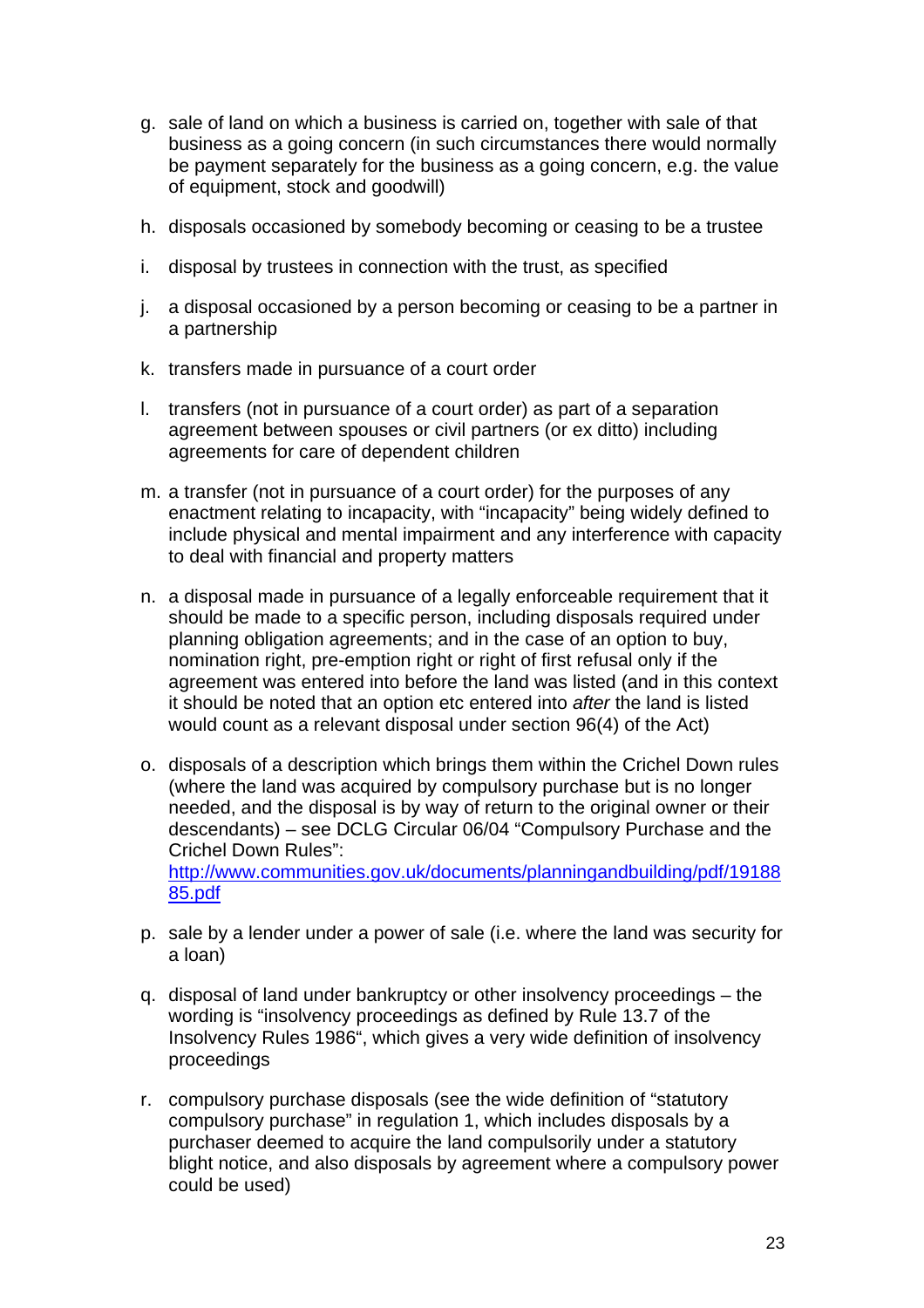- s. the grant of a agricultural tenancy to a successor on the death or retirement of the current tenant pursuant to Part 4 of the Agricultural Holdings Act 1986
- t. transfers between connected companies in a group of companies (using the definition of "group undertaking" in section 1161(5) of the Companies Act 2006, modified to restrict "undertaking" to a body corporate)
- u. disposals of part-listed land this is the second part of the definition, the other part being in the Act – section  $95(5)(e)^5$  $95(5)(e)^5$  $95(5)(e)^5$ . See final paragraph below for details.
- v. disposals of closed Church of England churches under Part 6 of the Mission and Pastoral Measure 2011: the lengthy process in Part 6 of the Measure involves public consultation, and at the end of it the building will either be sold or leased for an agreed purpose, or demolished, or transferred to the Churches Conservation Trust for preservation – following which outcomes it will once more be possible to list the building and land if appropriate.
- w. disposals by any owner for the purpose of continuing health service provision on the land (in accordance with section 1(1) of the National Health Service Act 2006)
- x. a disposal of land to be held for the purpose of a school (excluding independent schools), further education institution or 16 to 19 Academy
- y. disposal of land subject to a statutory requirement regarding the making of the disposal, where that requirement could not be observed if the Assets moratorium rules were complied with.

#### Details regarding part-listed land and land with a residence

Similar rules apply for determining how much land constitutes land with a residence (for exclusion from listing in Schedule 1 to the Regulations) and how much land constitutes a single site for qualifying as a part-listed site (as an exempt disposal in Schedule 3 to the Regulations). In order to ensure that the same rules apply to registered and unregistered land, the approach taken has not been based on title. Instead, it is necessary to look at whether the site in question is one coherent parcel of land all owned by a single owner, so

 $\overline{a}$ 

<span id="page-27-0"></span> $<sup>5</sup>$  the disposal is a part-listed disposal of a description specified in regulations made by the</sup> appropriate authority, and for this purpose "part-listed disposal" means a disposal of an estate in land –

<sup>(1)</sup> part of which is land included in a local authority's list of assets of community value, and

<sup>(2)</sup> part of which is land not included in any local authority's list of assets of community value.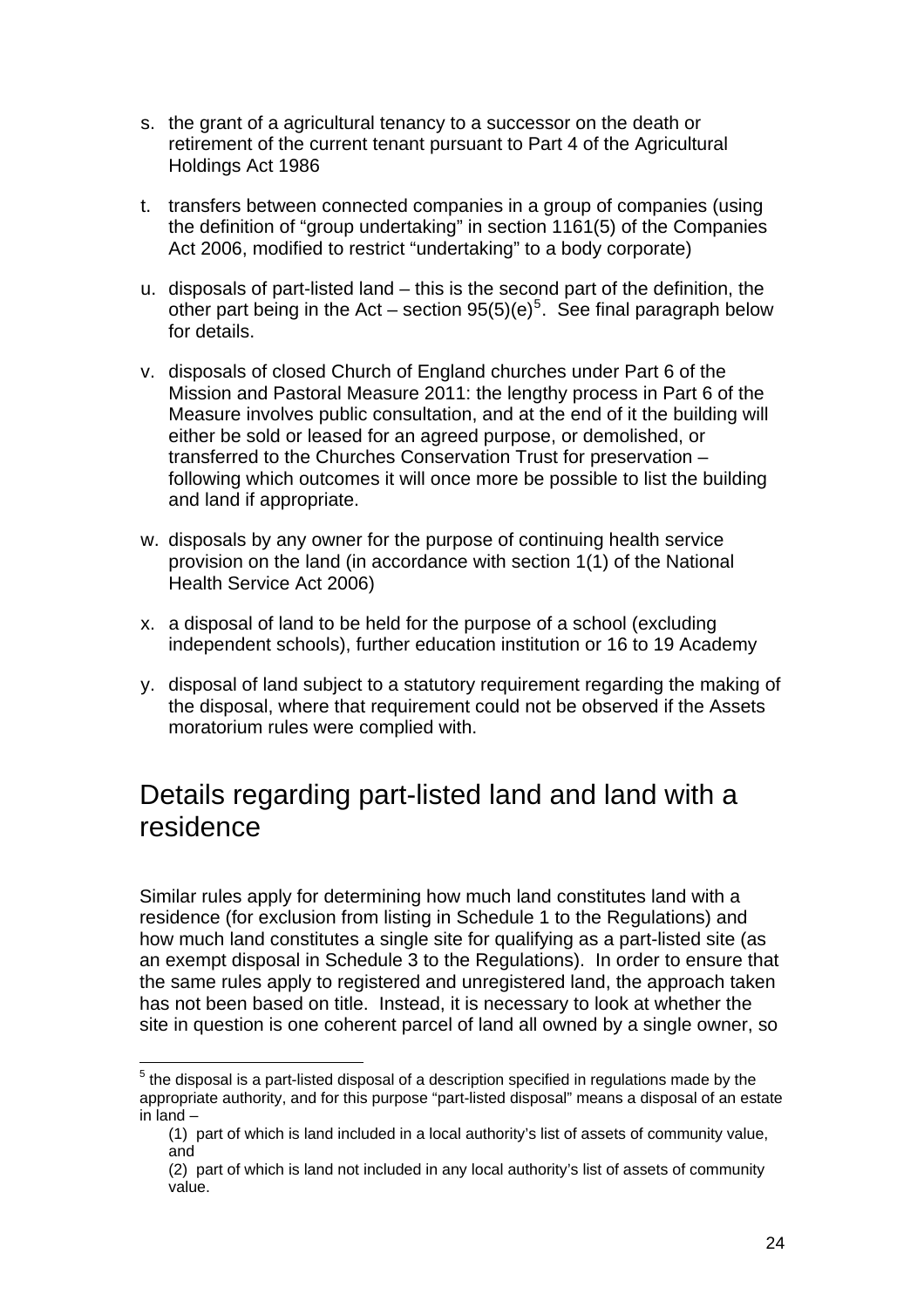that it is possible to reach one part from another without crossing land owned by somebody else. However there are two qualifications to be taken into account:

- Firstly, "a single owner" has an expanded meaning covering more than simply the same person or joint owners. It includes also trustees of different trusts of land which was settled by the same settlor – see definition of "single owner" in regulation 1.
- Secondly, where it would otherwise be reasonable to regard the land as one coherent parcel, the fact that it is crossed by a road, railway, canal or river in other ownership is to be ignored.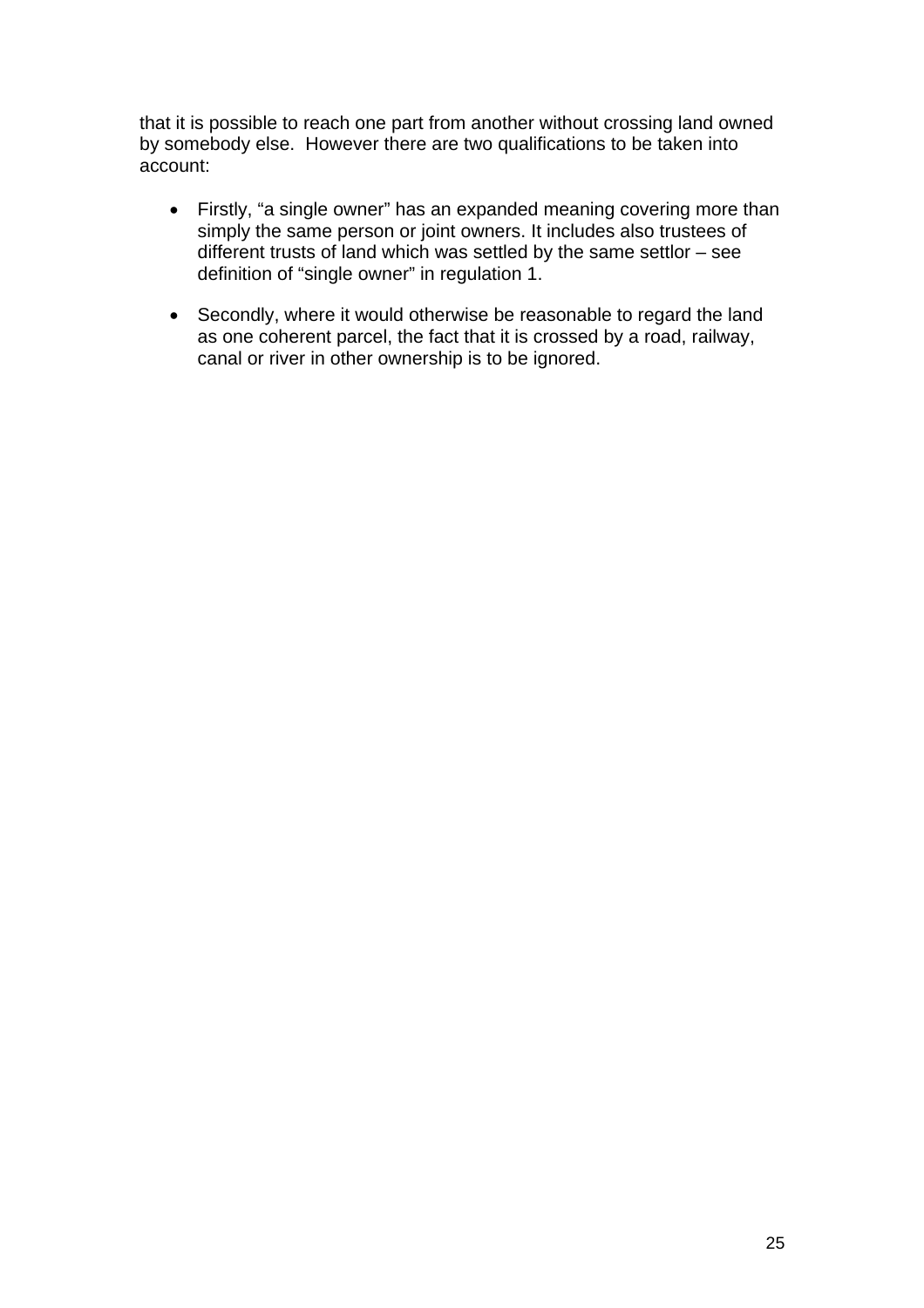# Annex B **Glossary**

| Asset                                | A building or other land                                                                                                                                                                                                                                                                                                                |
|--------------------------------------|-----------------------------------------------------------------------------------------------------------------------------------------------------------------------------------------------------------------------------------------------------------------------------------------------------------------------------------------|
| The Community Right to Bid           | The name by which the Assets of Community<br>Value scheme is commonly known.                                                                                                                                                                                                                                                            |
| Land of community value              | Building or other land whose main (i.e. "non-<br>ancillary") use furthers the social wellbeing or<br>social interests of the local community, or has<br>recently done so, and is likely to do so in the<br>future. See section 88 of the Act.                                                                                           |
| List of assets of community<br>value | A list maintained by a local authority of land in<br>its area of community value. See section 87<br>of the Act.                                                                                                                                                                                                                         |
| Voluntary or community body          | A group which can nominate land, so long as<br>it has a local connection with the land. See<br>regulation 5.                                                                                                                                                                                                                            |
| Local connection                     | The requirement that a group's activities and<br>use of any profits (where relevant) must be<br>concerned with the local authority area or a<br>neighbouring authority area. In the case of a<br>parish council, the requirement is that it must<br>share a border with the relevant area in which<br>the asset lies. See regulation 4. |
| Relevant disposal                    | The transfer of the freehold, or the grant or<br>assignment of a lease originally granted for at<br>least 25 years, giving vacant possession to<br>the new owner. See section 96 of the Act.                                                                                                                                            |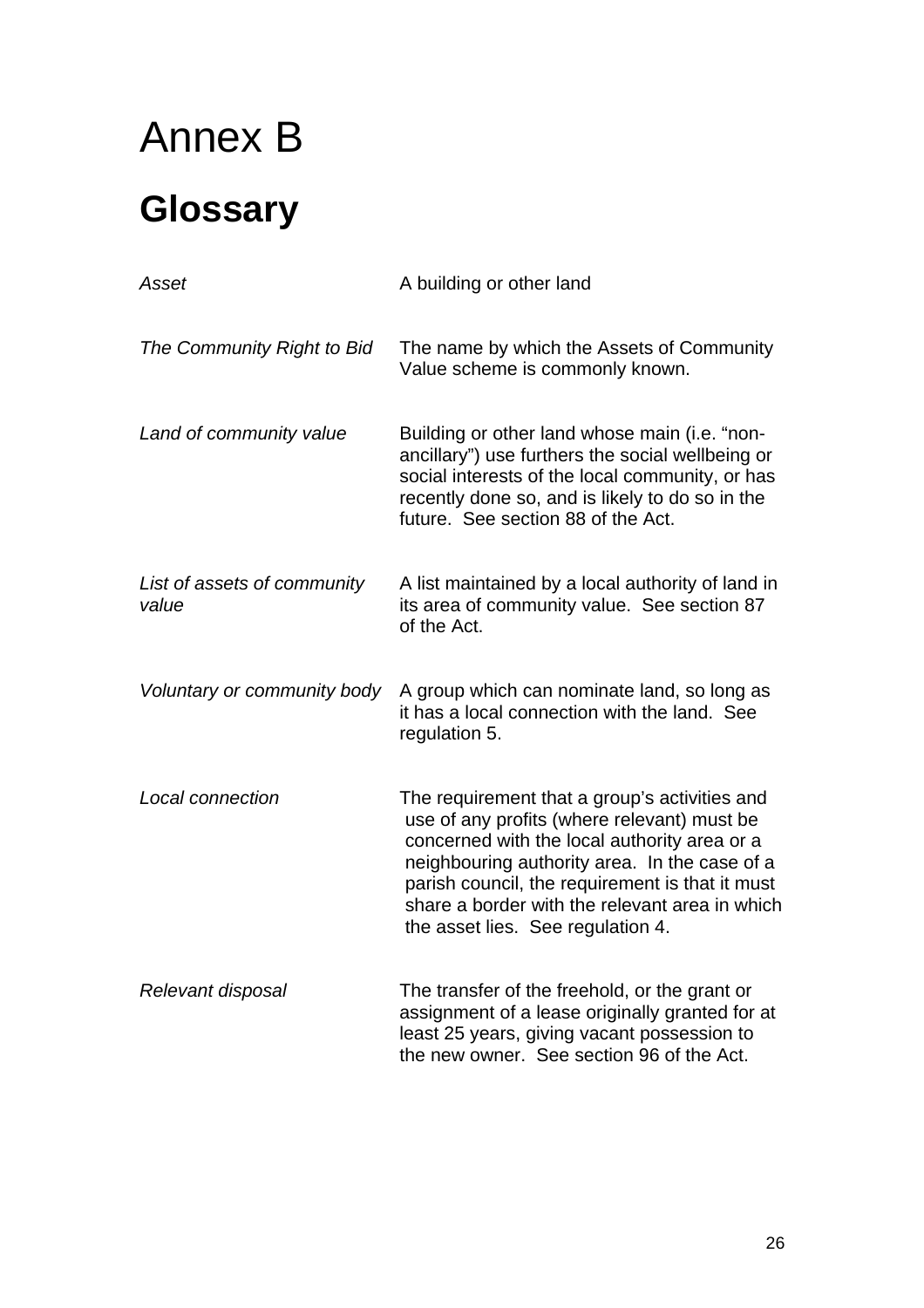| Exempt disposal   | A relevant disposal for which the land owner<br>does not have to observe section 95(1) of the<br>Act. There are two sorts of exempt disposal:                                                                                                                                                                                                      |
|-------------------|----------------------------------------------------------------------------------------------------------------------------------------------------------------------------------------------------------------------------------------------------------------------------------------------------------------------------------------------------|
|                   | one where the owner does notify the<br>$\circ$<br>local authority of intention to sell, so<br>that the moratorium applies, but can<br>sell during the moratorium to a<br>community interest group;                                                                                                                                                 |
|                   | fully exempt disposals where the owner<br>O<br>can simply go ahead without notifying<br>the local authority at all. These are set<br>out in section 95(5) of the Act and<br>Schedule 3 to the Regulations.                                                                                                                                         |
| Moratorium period | A period of time during which the owner of<br>listed land cannot make a non-exempt<br>relevant disposal, other than to a voluntary or<br>community body. There are two moratorium<br>periods (see section 95(6) of the Act), both<br>running from the same start date (when the<br>owner notifies the local authority of an<br>intention to sell): |
|                   | the interim moratorium - 6 weeks;<br>$\circ$                                                                                                                                                                                                                                                                                                       |
|                   | the full moratorium - 6 months.<br>$\circ$                                                                                                                                                                                                                                                                                                         |
| Protected period  | A period of 18 months (running from the date<br>the owner notified the local authority of an<br>intention to sell). Once any moratorium period<br>has finished, the same owner can sell during<br>the remainder of the protected period without<br>having to comply with the section 95<br>requirements again.                                     |
| Listing review    | A review by a local authority at the request of<br>the owner of their decision to list a building or<br>other land as an asset of community value.<br>See section 92 of the Act, and for procedure<br>on the review Schedule 2 to the Regulations.                                                                                                 |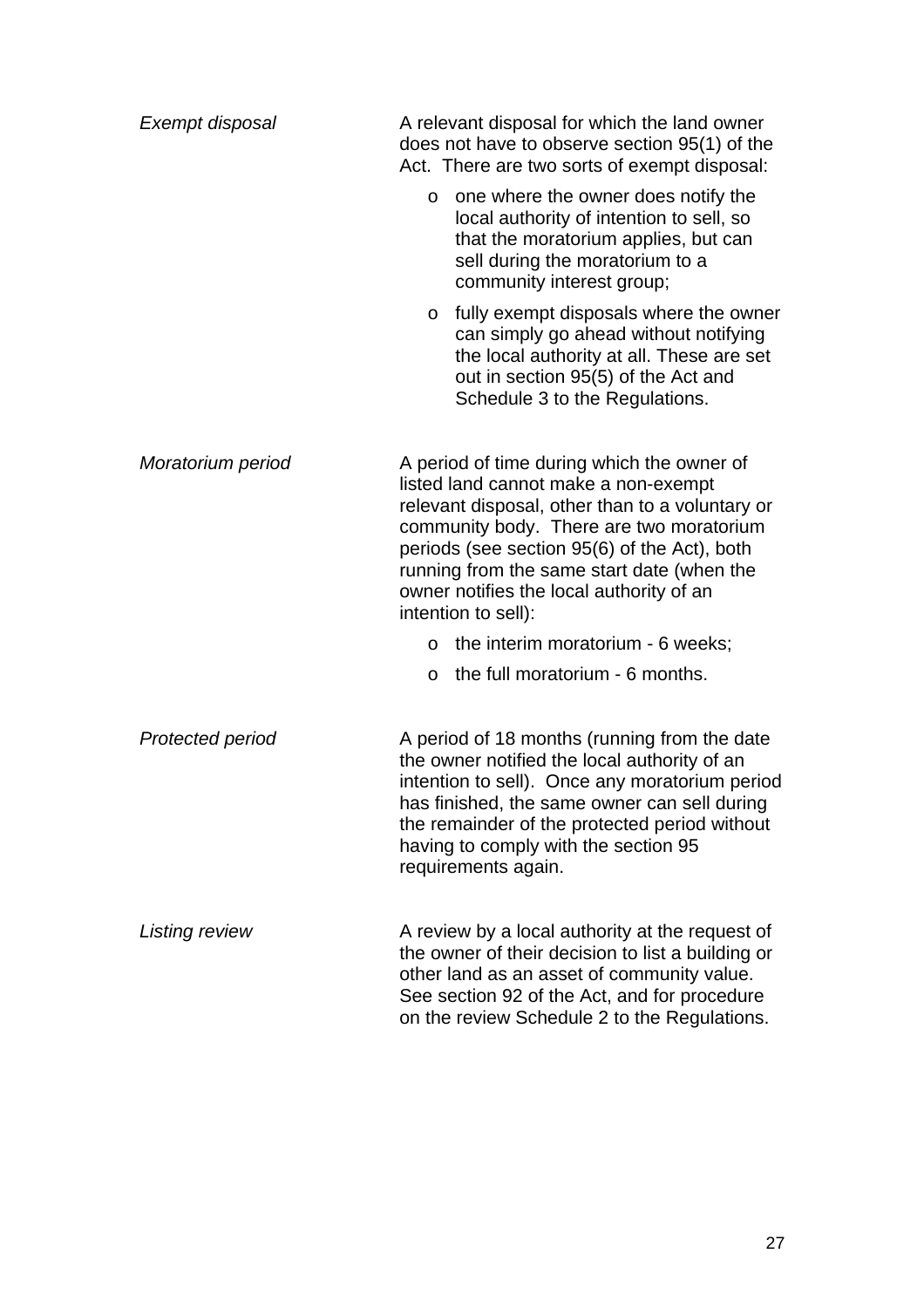| Compensation review      | A review by a local authority at the request of<br>the owner of their decision in response to a<br>claim for compensation for loss or expense<br>caused by listing their building or other land as<br>an asset of community value. See section 99<br>of the Act, regulation 16, and for procedure on<br>the review Schedule 2 to the Regulations.                                |
|--------------------------|----------------------------------------------------------------------------------------------------------------------------------------------------------------------------------------------------------------------------------------------------------------------------------------------------------------------------------------------------------------------------------|
| Conveyancer              | The owner of listed, or formerly listed, land will<br>in some circumstances have to provide a<br>certificate by a conveyancer that a disposal<br>has not contravened section 95(1) of the Act.<br>"Conveyancer" in this context has the meaning<br>given in rule 217A of the Land Registration<br>Rules 2003, including a solicitor, a barrister,<br>and a licensed conveyancer. |
| The Act                  | The Localism Act 2011                                                                                                                                                                                                                                                                                                                                                            |
| Community interest group | A group which, for land with which it has a<br>local connection, may -                                                                                                                                                                                                                                                                                                           |
|                          | ask to be treated as a potential bidder<br>$\circ$<br>for listed land which the owner wishes<br>to sell, thus triggering the full<br>moratorium of 6 months                                                                                                                                                                                                                      |
|                          | buy listed land during the moratorium<br>O<br>period                                                                                                                                                                                                                                                                                                                             |
|                          | nominate land for listing (since the<br>O<br>requirements for a voluntary or<br>community body include the<br>requirements for a community interest<br>group).                                                                                                                                                                                                                   |
|                          | It must be a charity or community interest<br>company, or a non-profit distributing industrial<br>and provident society or company limited by<br>guarantee.                                                                                                                                                                                                                      |
|                          | See sections 89 and 95, and regulations 5 and<br>12.                                                                                                                                                                                                                                                                                                                             |
| Nomination               | A request to the relevant local authority that<br>land be entered on its list of assets of<br>community value, containing the information<br>specified in regulation 6. See also section 89<br>of the Act.                                                                                                                                                                       |